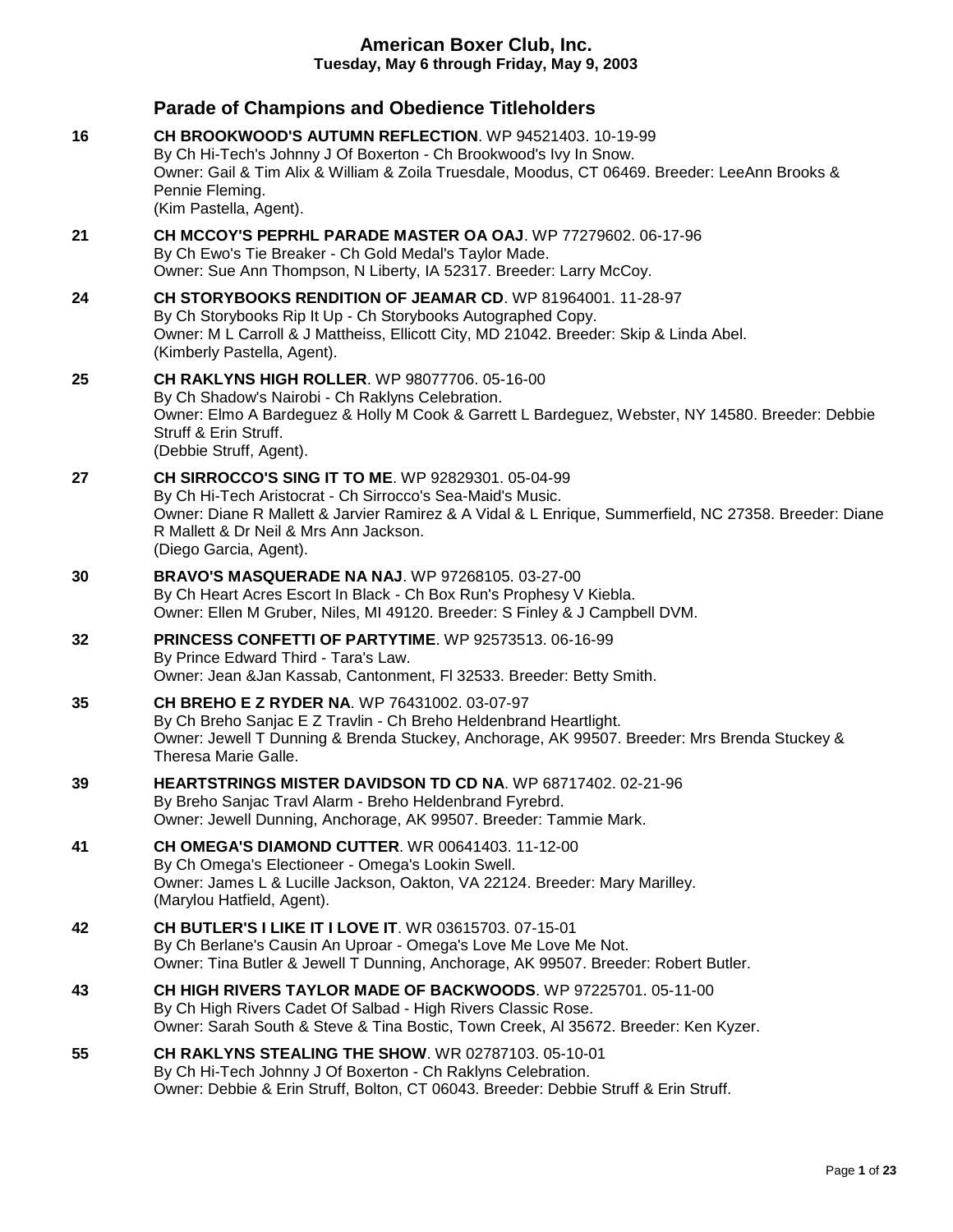| 64 | <b>CH ROCHIL'S APPLAUSE APPLAUSE.</b> WP 81483601. 10-16-97<br>By Ch Maxl's Premiere Of Dreamweaver - Ch Dreamweaver's Encore Of Rochil.<br>Owner: Tammy Wildman, Rowlett, TX 75088. Breeder: Sandra Combest & Pam & Bob Rohr.                                                   |
|----|----------------------------------------------------------------------------------------------------------------------------------------------------------------------------------------------------------------------------------------------------------------------------------|
| 67 | CH SCARBOROUGH BURGULIS GALAXY. WP 93987701. 10-08-99<br>By Ch Scarborough Hotel California - Burgulis N Sergi's Rudy Toot.<br>Owner: Danielle Butler & Donna Butler & Lana Burgulis, Largo, FL 33778. Breeder: Lana Burgulis.                                                   |
| 68 | <b>CH MISTY VALLEY'S SHOWCASE.</b> WP 62779303. 02-09-95<br>By Ch Misty Valley's Curtain Call - Ch Misty Valley's Curtain Up.<br>Owner: Brenda Grice, Edgewater, MD 21037. Breeder: B Grice & D Clark & M Adams.<br>(Marylou Hatfield, Agent).                                   |
| 69 | <b>CH SHAMROCK'S SIXTY MINUTE MAN. WP 88695502. 11-10-98</b><br>By Ch Pro's Ace In The Hole - Highflight's Blaze Of Glory.<br>Owner: Byron Dale Spivey & Deborah H Spivey, Tabor City, NC 284637385. Breeder: Byron Dale Spivey<br>& Deborah H Spivey.<br>(Jack I Brown, Agent). |
| 72 | <b>CH RAKLYNS CELEBRATION.</b> WP 73130408. 09-04-96<br>By Ch Kreyon's Easy Money - Raklyns Centerfold.<br>Owner: Erin & Debbie Struff, Bolton, CT 06043. Breeder: Lois Buchanan & Debbie Struff & Tina L King.                                                                  |
| 76 | <b>CH JAEGERHOUSE'S JET AGE. WR 01991801. 11-07-00</b><br>By Ch Jaegerhouse's Der Spieler - Jaegerhouse's Future Perfect.<br>Owner: Verena Jaeger, Milton ON, CN L9T 2X5. Breeder: Owner.<br>(William Alexander, Agent).                                                         |
| 78 | <b>CH DAISAX WINMERE NIGHT CHIME. WP 93899302. 07-20-99</b><br>By Ch Amity Hall's Record Braker - Winmere Lady Luck.<br>Owner: Theresa Garton & Lynn Garton & Kathryn Saxon, Oklahoma City, OK 73113. Breeder: Kathryn<br>Saxon & Theresa Garton.                                |
| 79 | CH ANDELZ GAMLIN ON DOC HOLIDAY. WP 93774601. 09-24-99<br>By Andel's Legandary Paw Prints - Lough Derraine O'Burks.<br>Owner: Anna E Rogers & John Wilkinson & Lavon Wilkinson, Coppell, TX 75019. Breeder: Anna E Rogers.<br>(Michael Shepherd, Agent).                         |
| 84 | <b>CH ICON'S LEGACY.</b> WP 99430901. 07-24-00<br>By Ch Farbeyond's Image O'Sterling - Teryl's Dream Catcher.<br>Owner: Cheryl Crimmins, Winterville, GA 30683. Breeder: Cheryl Crimmins.                                                                                        |
| 86 | CH VANCROFT'S SCARBOROUGH FAIR. WP 95229301. 11-12-99<br>By Ch Scarborough Hotel California - Ch Moonvalley's Online.<br>Owner: V Zurflieh & D Clark M Simmons & D Butler, Tampa, FL 33610. Breeder: Debbie Clark & Marcia<br>Adams & Ida Baum.                                  |
| 89 | CH JACQUET'S DRAKO. WP 97186705. 03-20-00<br>By Ch Jacquet's Black Watch - Jacquet's Impressive Minnie.<br>Owner: Stephen & Nicole Gottlieb, Slatington, PA 18080. Breeder: Nicole Smith & Richard Tomita &<br>Stephen Gottlieb.                                                 |
| 91 | <b>CH KAMI KO N'KINI'S SIMPLY RAJA.</b> WP 98285802. 06-02-00<br>By Ch Heartacres Formal Attire - Carotux Alpha Premir Of Raja.<br>Owner: Avalon Jackson, Castleberry, AL 36432. Breeder: Mark & Donna Hedrick & Avalon Jackson.                                                 |
| 93 | <b>JAKOB II CD NA. WP 88392901. 11-16-98</b><br>By Dupart Zethos V Adeltrots Two - Duchess Black Velvet.<br>Owner: Renee & Terry Basye Jr, Beloit, WI 535113838. Breeder: Johanna Ford.                                                                                          |
| 94 | <b>CH CHERKEI'S SUNRISE ALL DRESSED UP. WP 95564802, 01-06-00</b><br>By Ch Storybook's Rip It Up - Ch Cherkei's Ronard Ultra Image.<br>Owner: Cheryl & Keith Robbins & Marjorie Ross, Newnan, GA 30263. Breeder: Darlen A Weakley.<br>(Michael Shepherd, Agent).                 |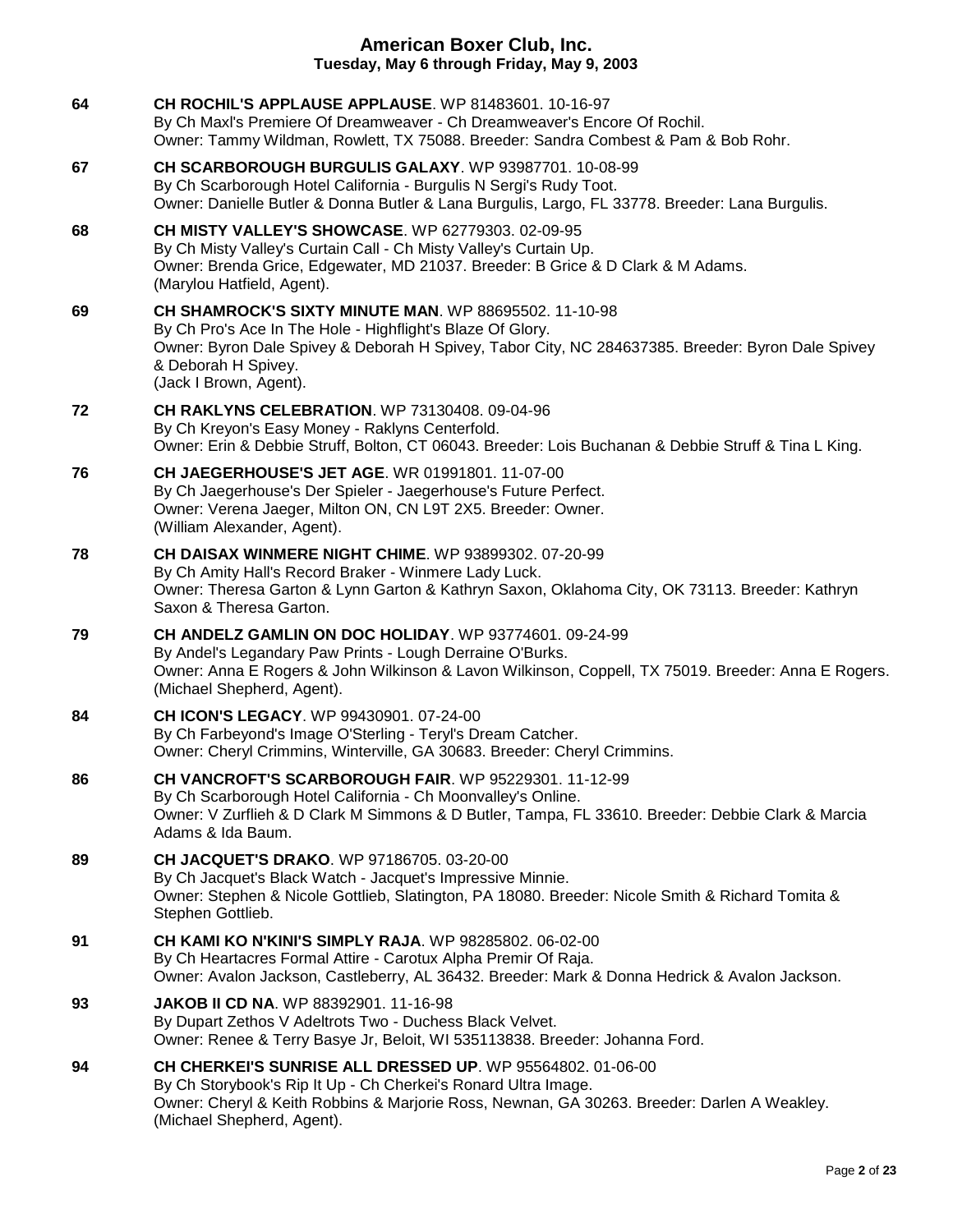| 96  | <b>CH TICKITBOU'S CELEBRATION. WR 006553701. 12-08-00</b><br>By Ch Storybooks Crazy For Tickitbou - Ch Tickitbous Burn It Up.<br>Owner: C & K Robbins & Kelly & Blair Dennis, Newnan, GA 30263. Breeder: Rhoda Lynn Straby.<br>(Michael Shepherd, Agent).      |
|-----|----------------------------------------------------------------------------------------------------------------------------------------------------------------------------------------------------------------------------------------------------------------|
| 104 | CH DARVICK'S DREAMS NEVER CEASE. WP 97112804. 04-14-00<br>By Ch HiMasters Regal Fire Lord - Ch Southgate's Dream A Lil Dream.<br>Owner: Darlene Vickers & Korinne Vanderpool, Jena, LA 71342. Breeder: Darlene Vickers.                                        |
| 105 | CH RUFFIAN'S STRIKING REFLECTION. WP 55967207. 05-06-94<br>By Ch KJ's Box-Sin Rebel Of Ruffian - Bar-L's Stamped Rendezvous.<br>Owner: Carole Suter, Gonzales, La 70737. Breeder: Lori A Dodge.<br>(Ike Liottio, Agent).                                       |
| 110 | CH CLOUATE'S PRINCESS OF NOBILITY OA AXJ. WP 80370501. 08-22-97<br>By Ch Kelly's Mark Of Nobility - Irish Brogue O'Burks.<br>Owner: Susan Kelly, Kenner, LA 70062. Breeder: Claire Clouate.                                                                    |
| 112 | CH SHALSADE'S CLASS ACT OA AXJ. WP 88527802. 10-29-98<br>By Ch Arriba's Talisman Ego - Shalsade's Cajun Show Girl NA NAP NJP.<br>Owner: Susan Kelly & Shirley Laussade, Kenner, LA 70062. Breeder: Susan Kelly & Shirley Laussade.                             |
| 113 | CH LAZY K'S RED SKY AT KNIGHT. WP 89035901. 10-06-98<br>By Ch C-Era Dar's Keil's Marley - Shoental's Fraulein Katrina.<br>Owner: Kenneth Knight & Sue Gubernatis, Forest Hill, MD 21050. Breeder: Kenneth Knight & Sue<br>Gubernatis.                          |
| 115 | <b>CH KENASHER'S TOP SALESMAN. WP 78906301. 05-23-97</b><br>By Ch Tejelo Reflection Of Hunter - Kenashers Crimson And Clover.<br>Owner: Ken & Sherry Johnson, Hoschton, GA 30548. Breeder: Ken Johnson & Sherry Johnson.                                       |
| 117 | <b>CH KENASHER'S DIVINE WIND. WP 75417601. 12-31-96</b><br>By Ch EWO's Tie Breaker - Kenashers Scarlet Ribbons.<br>Owner: Ken & Sherry Johnson, Hoschton, GA 30548. Breeder: Terry Shelnutt & Ken & Sherry Johnson.                                            |
| 118 | <b>CH CHERKEI'S TILLANDSIA.</b> WP 93255703. 07-17-99<br>By Ch Storybook's Rip It Up - Ch Bayview Tequila Hi Of CherKei.<br>Owner: Karen M George, Plymouth, MN 55441. Breeder: Cheryl C Robbins & Keith Robbins.<br>(Michael Shepherd, Agent).                |
| 123 | <b>CH C-ERA DAR'S BING-BANG-BOOM.</b> WP 65930804, 08-02-95<br>By Ch Keil's Wimbledon - Ch Dar's Divine Miss M.<br>Owner: Marylou C Hatfield & Melvin L Hatfield, Ellicott City, MD 210433421. Breeder: Carolyn R S<br>Pressley & Darlene E Spyra & John Keil. |
| 127 | CH LAR-SAN'S DIAMOND IN THE ROUGH. WP 96378202. 01-18-00<br>By Ch Hi-Tech's Aristocrat - Ch Noble Heart's Jewel Of Lar-San CDX.<br>Owner: Larry & Susan Stogner, Knoxville, TN 37920. Breeder: Larry & Susan Stogner.                                          |
| 128 | <b>CH RUFFIAN'S RAVE REVIEW.</b> WP 40371102, 01-08-92<br>By Ch KJ's Box-Sin Rebel Of Ruffian - Ch Summit View's Mya Of Ruffian.<br>Owner: Carole Suter & Bob Suter, Gonzales, La 70737. Breeder: Carole Suter & Bob Suter.<br>(Ike Liottio, Agent).           |
| 133 | CH SCHOOL'S FIREWORKS POWERPLAY. WP 64049509. 07-04-95<br>By Ch Shieldmont's Let's Make A Deal - School's Simple Addition.<br>Owner: Beth George, Warrensburg, MO 64093. Breeder: Della Caldwell.                                                              |
| 136 | <b>CH KENASHER CANDLE IN THE WIND. WP 96165502. 01-03-00</b><br>By Ch Kenasher's Divine Wind - Farbeyond RedHotDreamBreaker.<br>Owner: Ken & Sherry Johnson, Hoschton, GA 39548. Breeder: Victoria McDuell.                                                    |
| 137 | CH MOONSTRUCK'S SKIES THE LIMIT. WP 75141802. 12-06-96<br>By Ch Sundarby's Fleetwood Mac - Moonstuck's Lunar Jet Eclipse.<br>Owner: Carol Ann Peters, Wanatah, IN 46390. Breeder: Carol Ann Peters.<br>(Jerry Bryant, Agent).                                  |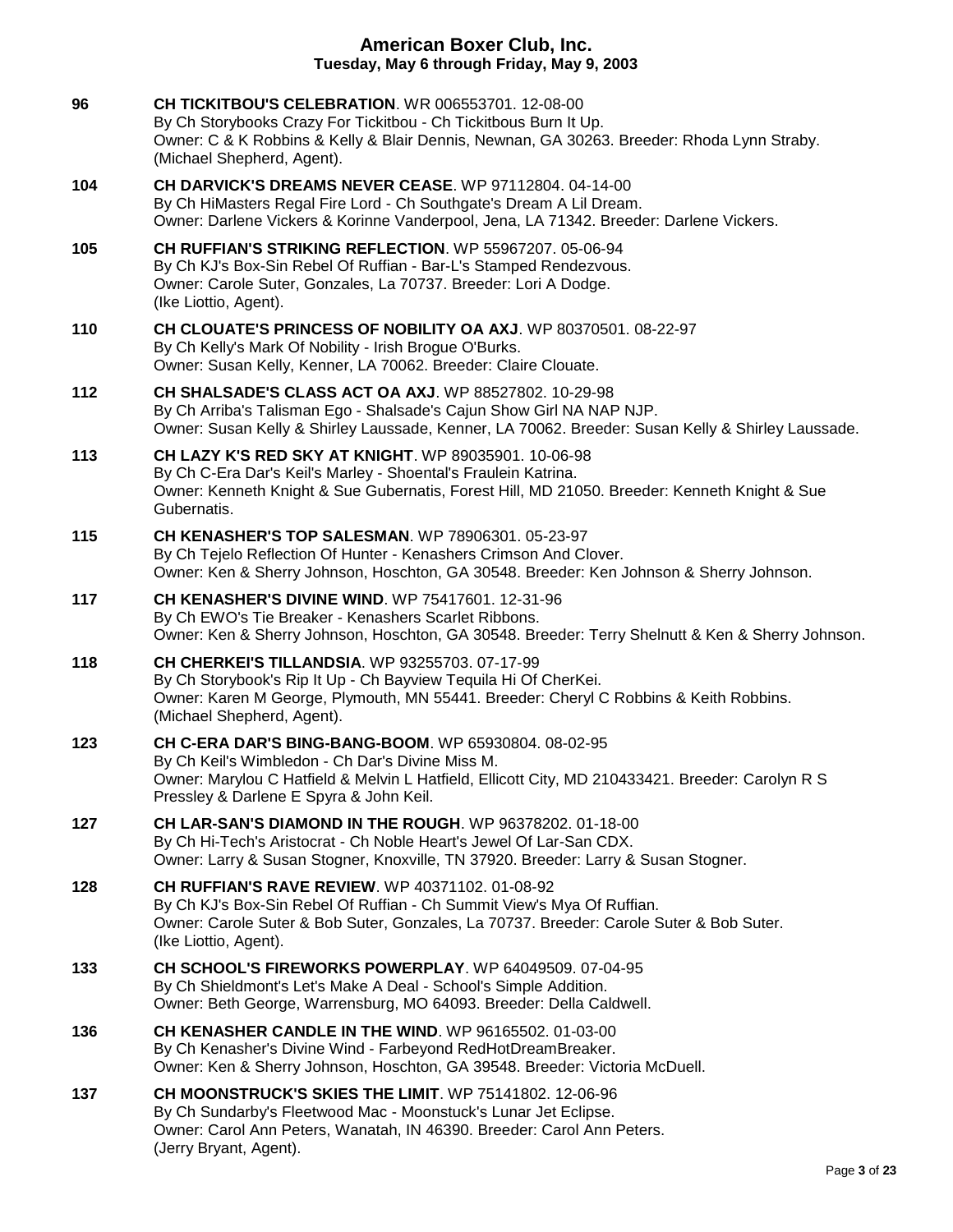| 138 | CH DONRAY'S MIST OF THE LAKE. WP 98901401. 09-11-00<br>By Ch Rummer Run's High Noon - Red Clay's Sweet Dreams Of Donray.<br>Owner: Ray Bateman & Don Norred, Duluth, GA 30096. Breeder: Ray Bateman.<br>(Sherry Johnson, Agent).                                               |
|-----|--------------------------------------------------------------------------------------------------------------------------------------------------------------------------------------------------------------------------------------------------------------------------------|
| 140 | <b>CH KENASHER'S COLONY LACE.</b> WP 69422102. 03-06-96<br>By Ch EWO's Tye Breaker - Kenasher's Buttons.<br>Owner: Ken & Sherry Johnson, Hoschton, GA 30548. Breeder: Owners.                                                                                                  |
| 141 | SARKEL'S STRENGTH FOR HI-STANDS. WP 82640405. 11-24-97<br>By Hi-Tech's Arbitrage - Sarkel's Still Steppin' Up.<br>Owner: Charlie T Hays & Ann Gilbirt, Paola, KS 660711547. Breeder: Ann M Gilbert & Herbert Gilbert.                                                          |
| 142 | <b>CH LAZY K'S ABOUT LAST KNIGHT. WR 02077602. 02-05-01</b><br>By Ch Marne's My First Tango - Lazy K's Misty Morning CDX.<br>Owner: K Knight & S Gubernatis & K & P Quagliana, Abingdon, MD 21109. Breeder: Ken Knight & Sue<br>Gubernatis.<br>(Marylou Hatfield, Agent).      |
| 145 | <b>HI-STANDS HOW DO YA LIKE ME NOW. WS 00546004. 03-29-02</b><br>By Ch Sarkel's True Grit - Ch Hi-Stands Signature Of Sarkel.<br>Owner: Charlie Hays& Ann Gilbert, Paola, MO 66071. Breeder: Charlie Hays.                                                                     |
| 146 | <b>CH IDLE WILD'S DREAMS TO TREASURE. WP 92602301. 07-06-99</b><br>By Ch School's Fireworks Powerplay - Ch Idlewild's Fascination.<br>Owner: Deb Petersen & Beth George, Carbondale, KS 66414. Breeder: Beth George & Mary Sharp.                                              |
| 147 | CH LARICH STARSTRID'R BY THE BAY. WP 94344501, 07-19-99<br>By Ch Bayview's Strides Ahead - Ch Starkist Of La Rich.<br>Owner: La Verne Howard, Beggs, OK 744210959. Breeder: La Verne Howard.<br>(Lori McClain, Agent).                                                         |
| 148 | <b>CH NOBLE HEART'S JEWEL OF LAR-SAN CDX.</b> WP 70368103. 04-24-96<br>By Ch CJ's Spider Of Alimar - Boxwood's Enchantress.<br>Owner: Larry & Susan Stogner, Knoxville, TN 37920. Breeder: Susan & Sally Peters & Mike & Pam<br>McMillian.                                     |
| 151 | CH SCENICVU'S MOUNTAIN BREAKER. WP 72632702. 08-20-96<br>By Ch EWO's Nice And Easy - C J's Miss Holly McCarty.<br>Owner: Claudine Raymo & Marilyn Krejci & Don & Donita McCarty, Orlando, FL 32862. Breeder: Don &<br>Donita McCarty.<br>(Jack I Brown, Agent).                |
| 155 | <b>IRONDALE'S UNCOMMON VALOR. WR 01801002. 03-02-01</b><br>By Ch Rosend's After Midnight - Ch Reward's Free N' Easy Vierra.<br>Owner: Brett & Kellie Doty, Temecula, CA 925923077. Breeder: Jeanne Vierra & Susan Jackson & James<br>& Wendy Bettis.<br>(James Bettis, Agent). |
| 158 | CH VANNASSAU'S DREAMS COME TRUE. WP 99197701. 01-11-00<br>By Ch Emberstouch Ring Of Fire - Vannassau's Family Jewel.<br>Owner: Roberto Braun, Tulsa, OK 74145. Breeder: Heather Meikle.<br>(Lori McClain, Agent).                                                              |
| 161 | <b>CH KENASHER HICKORY TAVERN. WP 90159602. 01-07-99</b><br>By Ch Kenasher's Divine Wind - Kenashers Masked Rider.<br>Owner: Ken Johnson & Sherry Johnson, Hoschton, GA 30548. Breeder: V McDuell & K Johnson & S<br>Johnson.                                                  |
| 162 | <b>HI-STAND'S SIGNATURE OF SARKEL. WP 93462401, 09-14-99</b><br>By Ch Sarkel's Strength For Hi-Stands - Hi-Stand's Raze Of The Sun.<br>Owner: Charlie Hays, Paola, KS 660711547. Breeder: Charlie Hays & Patt & Bruce Ludwick.                                                 |
| 163 | CH BIX-L TIME'S TRIPLE DOUBLE. WR 05416101. 07-16-01                                                                                                                                                                                                                           |

By Ch Bix-L's Ricochet To Greyhawk - It's About Time.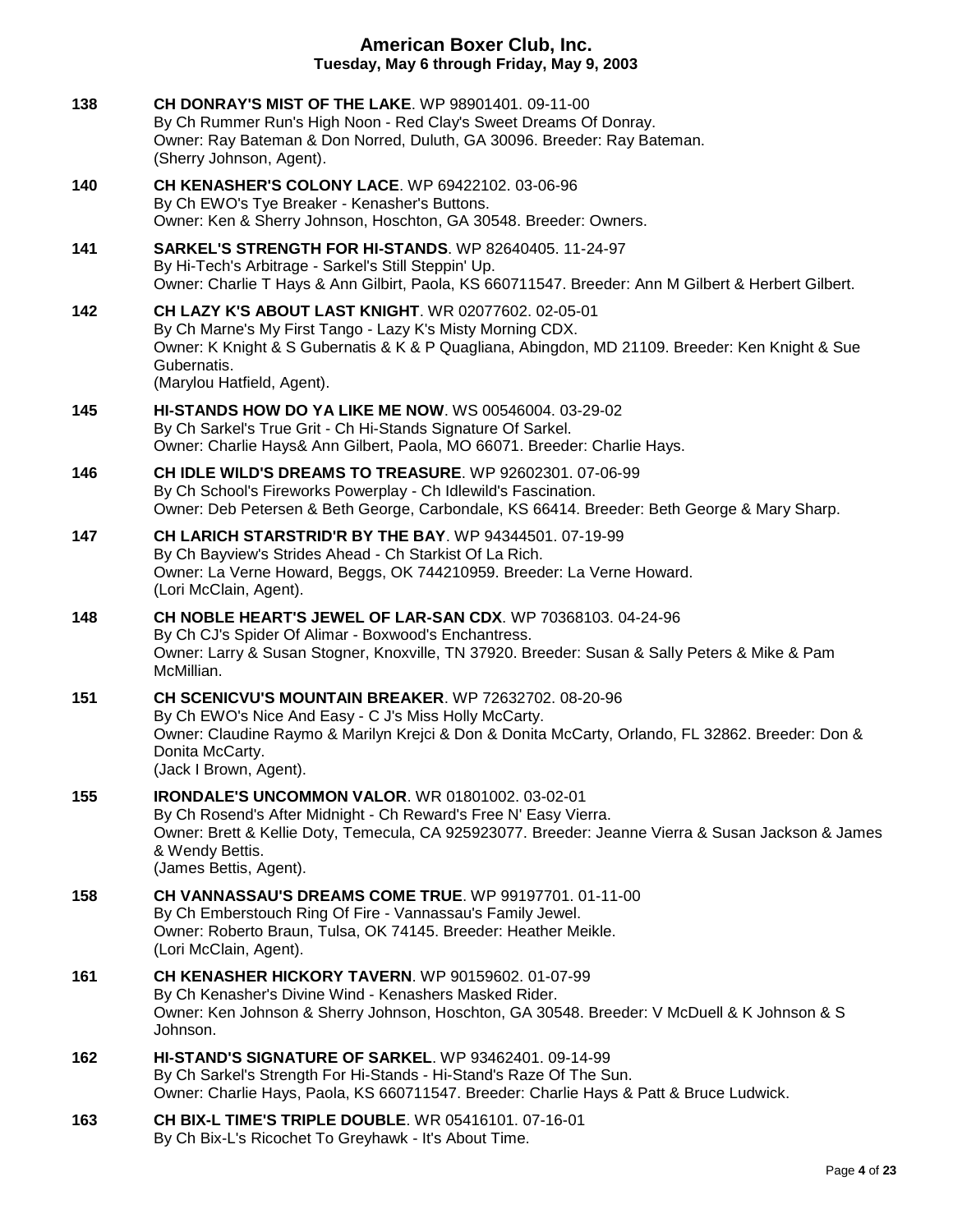Owner: Phyllis & Tom & Jonathan Foreman, Northridge, CA 91325. Breeder: Angel Hall. (Jim Bettis, Agent). **166 [CH LARICH STAR MAKER BY THE BAY](http://infodog.com/my/drlookup2.htm?makc=WP%2094344503&mdog=Ch+LaRich+Star+Maker+By+The+Bay&wins=all)**. WP 94344503. 07-19-99 By Ch Bayview Strides Ahead - Ch Starkist Of La Rich. Owner: LaVerne Howard, Beggs, OK 744210959. Breeder: La Verne Howard. (Lori McClain, Agent). **168 [CH STARKIST](http://infodog.com/my/drlookup2.htm?makc=WP%2076313201&mdog=Ch+Starkist+Of+La+Rich&wins=all) OF LA RICH**. WP 76313201. 01-21-97 By Ch Elharlen's Yachtsman - Ch Jo-San's Star Time Of La Rich. Owner: LaVerne Howard & Patty Chandler, Beggs, OK 744210959. Breeder: Laverne Howard & Sandra Lynch. (Lori McClain, Agent). **172 [CH TERYL'S I GOT TURN UP](http://infodog.com/my/drlookup2.htm?makc=WP%2072599307&mdog=Ch+Teryl%27s+I+Got+Turn+Up&wins=all)**. WP 72599307. 07-11-96 By Ch Seaside's Ewo Surf Breaker - Teryl's Fancy Dancin Gertrude. Owner: Guido Tafur & Susan Tafur, Midlothian, VA 23114. Breeder: Ken Johnson & Cheryl Crimmins & Terry Shelnutt. **173 [CH HEART ACRE N SCHMIDT TIME FOR SPICE](http://infodog.com/my/drlookup2.htm?makc=WR%2003700301&mdog=Ch+Heart+Acre+N+Schmidt+Time+For+Spice&wins=all)**. WR 03700301. 06-14-01 By Ch Heart Acres Formal Attire - Just-A-Wyn And Schmidt's Heart Break. Owner: Dr James & Priscilla Kilman, Grove City, OH 43123. Breeder: Juli Schmidt. (H Medley Small, Agent). **177 [CH JAYRBARS BAIRN OF BRAVEHEART](http://infodog.com/my/drlookup2.htm?makc=WP%2076893207&mdog=Ch+Jayrbars+Bairn+Of+Braveheart&wins=all)**. WP 76893207. 03-27-97 By Mystique's Maui Holiday - JRBR's Sir Bowsers Lady Heidi. Owner: Elizabeth Phillips, Lawrence, KS 660472338. Breeder: Elizabeth Phillips. **179 [CH SENTRY'S T-BONE](http://infodog.com/my/drlookup2.htm?makc=WP%2085922301&mdog=Ch+Sentry%27s+T-Bone&wins=all)**. WP 85922301. 06-17-98 By Ch Sentry's Hightime - Sentry's Ain't I Cute. Owner: Alan & Joanna Dorfman, West Bloomfield, MI 48322. Breeder: Chris Stander. **185 [CH HOLLY LANE'S SPIN A DREAM](http://infodog.com/my/drlookup2.htm?makc=WP%2067554201&mdog=Ch+Holly+Lane%27s+Spin+A+Dream&wins=all)**. WP 67554201. 10-17-95 By Ch Schoolmaster's Easter Splash - Ch Holly Lane's Irish Mist. Owner: Eileen McClintock, Topeka, KS 666184701. Breeder: Eileen Mcclintock. (Lori McClain, Agent). **194 [CH ADELLIN'S BLACK DIAMONDS JEWEL](http://infodog.com/my/drlookup2.htm?makc=WP%2089445110&mdog=Ch+Adellin%27s+Black+Diamonds+Jewel&wins=all)**. WP 89445110. 01-12-99 By Ch Savoye's Calibra Flashfire - Adelbrook's Maggie & C J Love's. Owner: Mrs Roy Adelman & Linda A Kulow, Plymouth, WI 53073. Breeder: Linda A Kulow. **200 [CH HEART ACRES ONYX STAR](http://infodog.com/my/drlookup2.htm?makc=WP%2085355803&mdog=Ch+Heart+Acres+Onyx+Star&wins=all)**. WP 85355803. 04-28-98 By Ch Laurel Hill's Evening Star - Ch Heart Acres Satin Shoes. Owner: Priscilla Kilman & James Kilman, Grove City, OH 43123. Breeder: Priscilla Kilman & James Kilman. (M Medley Small, Agent). **203 [CH CINABAMS SUNSHINE OF CAMELIARD](http://infodog.com/my/drlookup2.htm?makc=WP%2087584101&mdog=Ch+Cinabams+Sunshine+Of+Cameliard&wins=all)**. WP 87584101. 07-27-98 By Ch Cameliard's Tribute To Starjax - Cinabams Irish Cream. Owner: Virginia Johnson, Belleville, MI 48111. Breeder: Teresa Cunningham. (Ginger Johnson, Agent). **205 [CH SYRRRUNS ONLINE HEART ACRES](http://infodog.com/my/drlookup2.htm?makc=WP%2082955701&mdog=Ch+SyrrRuns+Online+Heart+Acres&wins=all)**. WP 82955701. 05-05-98 By Ch Josha's Linebacker CD - Cinnrhee Belle Of Heart Acre. Owner: Dr James & P Kilman & Larry & Beckie Horne, Grove City, OH 43123. Breeder: Larry & Beckie & Kay Horne. (H Medley Small, Agent). **211 [CH STEPH J'S TEXAS SUN FLAIR](http://infodog.com/my/drlookup2.htm?makc=WR%2002871305&mdog=Ch+Steph+J%27s+Texas+Sun+Flair&wins=all)**. WR 02871305. 06-01-01 By Steph J's Catch A Wave - Ch Steph J's Texas Two Step. Owner: Stephania Jenks, Kingwood, TX 773393432. Breeder: Stephania Jenks.

**213 [CH STEPH J'S IT'S MY ATTITUDE](http://infodog.com/my/drlookup2.htm?makc=WP%2096760101&mdog=Ch+Steph+J%27s+It%27s+My+Attitude&wins=all)**. WP 96760101. 04-09-00 By Ch Steph J's Bodacious - Steph J's Ms Indy V Hundred.

(Terri Galle, Agent).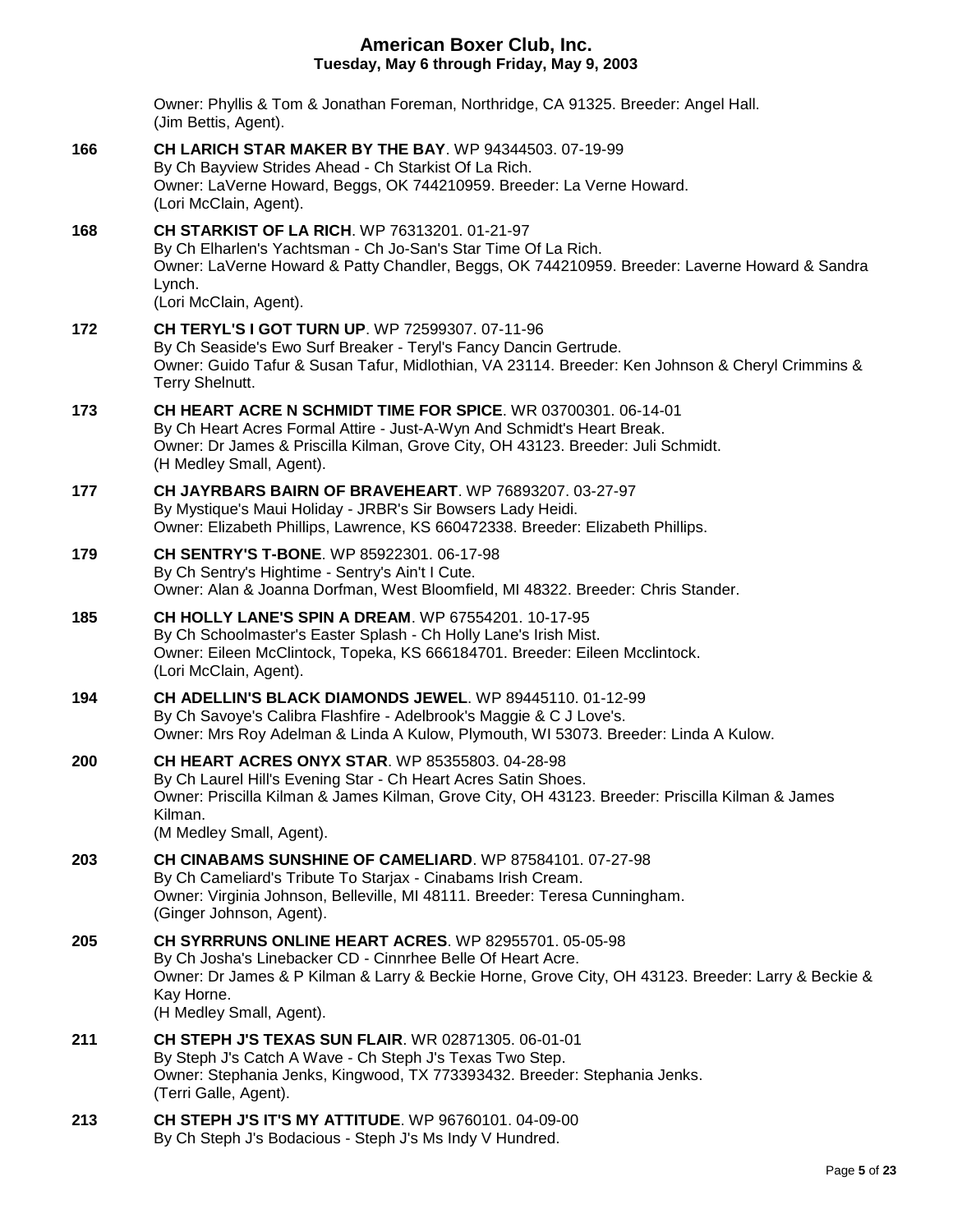Owner: Stephania Jenks, Kingwood, TX 773393432. Breeder: Stephania Jenks. (Terri Galle, Agent).

- **215 [CH STEPH J'S SHOOTING STAR](http://infodog.com/my/drlookup2.htm?makc=WR%2000359103&mdog=Ch+Steph+J%27s+Shooting+Star&wins=all)**. WR 00359103. 11-19-00 By Ch Steph J's Detonator - Ch Steph J's Pax' Startdust. Owner: Stephania Jenks, Kingwood, TX 77239. Breeder: Stephania Jenks. (Terri Galle, Agent).
- **229 [CH STANDING-O IMAGE X LUCKYJADES](http://infodog.com/my/drlookup2.htm?makc=WR%2004508901&mdog=Ch+Standing-O+Image+X+Luckyjades&wins=all)**. WR 04508901. 04-26-01 By Ch Shadow's Nairobi - Minnetonka Kissed At Luckjade. Owner: Pamela Shaw-George, S Hamilton, MA 01982. Breeder: Donna Dinan. (Marianne Claflin, Agent).
- **231 [CH SYRR RUN'S LINE OF CREDIT](http://infodog.com/my/drlookup2.htm?makc=WP%2077442101&mdog=Ch+Syrr+Run%27s+Line+Of+Credit&wins=all)**. WP 77442101. 04-15-97 By Ch Josha's Linebacker - Ch Syrr Run's Gold Card. Owner: Larry & Beckie & Kay Horne, St George, SC 29477. Breeder: Larry & Beckie & Kay Horne.
- **234 [CH CAMELIARD'S COLOR ME GONE](http://infodog.com/my/drlookup2.htm?makc=WP%2088083903&mdog=Ch+Cameliard%27s+Color+Me+Gone&wins=all)**. WP 88083903. 11-01-98 By Ch Gray Dawn's Gallant Quest - Fancy Fantuzzi. Owner: Virginia Johnson, Belleville, MI 48111. Breeder: Mark & Kay Fantuzzi. (Ginger Johnson, Agent).
- **239 [CH STANDING-O GALAXIE GASHERON](http://infodog.com/my/drlookup2.htm?makc=WR%2000841201&mdog=Ch+Standing-O+Galaxie+Gasheron&wins=all)**. WR 00841201. 10-25-00 By Ch Shadow's Nairobi - Harlyn's Lydia Rose. Owner: Ray & Julia Wainwright & Carol McGuire, Bethel, NC 27812. Breeder: Brian & Liane O'Donnell. (Earl W Overstreet, Agent).
- **241 [CH RAKLYNS SHOWBOAT](http://infodog.com/my/drlookup2.htm?makc=WR%2002787101&mdog=Ch+Raklyns+Showboat&wins=all)**. WR 02787101. 05-10-01 By Ch Hi-Tech Johnny J Of Boxerton - Ch Raklyns Celebration. Owner: Guido Tafur & Susan Tafur, Midlothian, VA 23114. Breeder: Debbie Struff & Erin Struff. (Debbie Struff, Agent).
- **242 [CH ZEPHYR'S HE SAID SHE SAID](http://infodog.com/my/drlookup2.htm?makc=WP%2081671001&mdog=Ch+Zephyr%27s+He+Said+She+Said&wins=all)**. WP 81671001. 06-07-97 By Packapunch Cash Millionaire - Zephyr's Change Of Heart. Owner: Dr James & Priscilla Kilman, Grove City, OH 43123. Breeder: Sharon Simpson. (H Medley Small, Agent).
- **243 [HARPO THE MARKER UDX](http://infodog.com/my/drlookup2.htm?makc=WP%2036047205&mdog=Harpo+The+Marker+UDX&wins=all)**. WP 36047205. 06-16-91 By The Jailhouse Judge - Flair Of Holiday Valley. Owner: Karla R Spitzer, Somis, CA 93066. Breeder: Mariola T Clements.
- **245 [CH BENTBROOK'S TIME TO ASCEND](http://infodog.com/my/drlookup2.htm?makc=WP%2094672301&mdog=Ch+Bentbrook%27s+Time+To+Ascend&wins=all)**. WP 94672301. 12-07-99 By Ch Bentbrook's Image Of Highnoon - Bentbrook's M R Center Stage. Owner: Lynn P Jansson, Sandy, UT 84092. Breeder: Barbara Carroll. (Janes Bettis, Agent).
- **249 [CH BENTBROOK'S COMPETITIVE EDGE](http://infodog.com/my/drlookup2.htm?makc=WP%2061095002&mdog=Ch+Bentbrook%27s+Competitive+Edge&wins=all)**. WP 61095002. 02-14-95 By Ch Bentbrook's Double Precision - Bentbrook's Joy Of Claremont. Owner: Barb Carroll, Wisconsin Rapids, WI 54494. Breeder: Barb Carroll & Clare Lodenstein. (Wendy Bettis, Agent).
- **250 [CH STEPH J'S AMERICAN BEAUTY](http://infodog.com/my/drlookup2.htm?makc=WP%2096818902&mdog=Ch+Steph+J%27s+American+Beauty&wins=all)**. WP 96818902. 03-23-00 By Ch Steph J's Detonator - Ch Steph J's Texas Two Step. Owner: Stephania Jenks, Kingwood, TX 77339. Breeder: Stephania Jenks. (Terri Galle, Agent).
- **251 [CH BENTBROOK'S IMAGE OF HIGHNOON](http://infodog.com/my/drlookup2.htm?makc=WP%2081107203&mdog=Ch+Bentbrook%27s+Image+of+Highnoon&wins=all)**. WP 81107203. 09-11-97 By Doll Announces Veni Vidi Vici - Bentbrook's Jewel Box. Owner: Barbara O Carroll, Wisconsin Rapids, WI 544948142. Breeder: Barb Carroll. (Wendy Bettis, Agent).
- **252 [CH STEPH J'S BEACH BUNNY](http://infodog.com/my/drlookup2.htm?makc=WP%2072120402&mdog=Ch+Steph+J%27s+Beach+Bunny&wins=all)**. WP 72120402. 07-16-96 By Ch Seaside's EWO Surf Breaker - Ch Steph J's Splendiferous. Owner: Stephania Jenks, Kingwood, TX 773393432. Breeder: Stephania Jenks. (Terri Galle, Agent).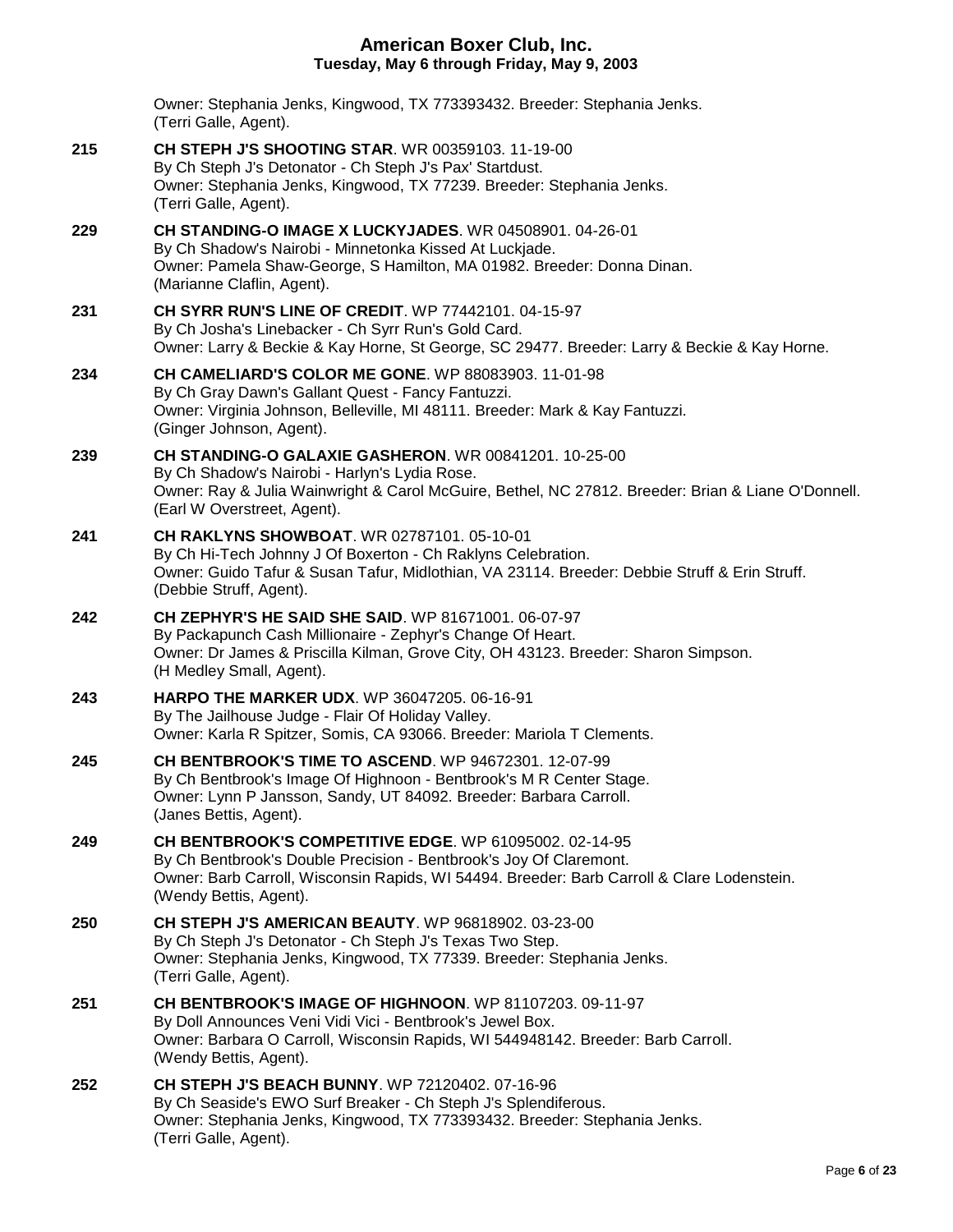| 254 | <b>CH STEPH J'S PAX' STARDUST.</b> WP 72662501, 09-04-96<br>By Ch Pax' Tarquin CD - Ch Steph J's Baby Tug's N Stuff.<br>Owner: Stephania Jenks, Kingwood, TX 773393432. Breeder: Stephania Jenks.<br>(Terri Galle, Agent).                                                         |
|-----|------------------------------------------------------------------------------------------------------------------------------------------------------------------------------------------------------------------------------------------------------------------------------------|
| 257 | CH VAN RIPER'S PRETTY BOY FLOYD. WP 94491202, 10-25-99<br>By Ch Hi-Tech's Johnny J Of Boxerton - Hyde Park Molly Malone.<br>Owner: Gail & Lawrence Malone, Rutherford, NJ 07070. Breeder: Gail Malone.                                                                             |
| 259 | <b>CH VAN RIPER'S HANDSOME HARRY.</b> WR 01048501, 12-25-00<br>By Ch Hi-Tech's Johnny J Of Boxerton - Ch Van Riper's Charisma.<br>Owner: Gail Malone & Lawrence Malone, Rutherford, NJ 07070. Breeder: Gail Malone & Lawrence Malone<br>& Kelly Hrbek.                             |
| 260 | ZOEY BEAULA NEC UD OA OAJ. WP 50406701. 09-14-93<br>By Max A Millionaire - Ivey Padgett Sullins.<br>Owner: Mary Lynn Nee, Fairview Heights, IL 62208. Breeder: Lisa Sullins & Don Padgett.                                                                                         |
| 261 | CH PATRIOT'S FREEDOM'S CORNERSTONE. WR 06093901. 08-29-01<br>By Ch Skidoo's Gotcha - Ch Bayview Rising Star.<br>Owner: Mike & Dianne Haas, El Sobrante, CA 94513. Breeder: Mike & Dianne Haas.<br>(Cheryl A Cates, Agent).                                                         |
| 262 | HARPO'S CERTAINCHARM D'JACQUET CD. WR 00094102. 07-10-00<br>By Ch Jacquet's Bravo of Goldfield - Jacquet's Heilocentric CDX.<br>Owner: Mary Nee & Karla Spitzer, Fairview Heights, IL 622083521. Breeder: Karla Spitzer & Scott<br>Friedman.                                       |
| 264 | <b>CH BRANDU'S FANCY OF ABBEYLAND. WR 01227605. 01-10-01</b><br>By Ch Arriba Talisman Ego - Jopa's Tirnanog Of Abbeylands.<br>Owner: Bob & Sally Mosier, Tupelo, MS 388041045. Breeder: Timothy Walthall & Barbara Walthall.<br>(Terri Galle, Agent).                              |
| 272 | <b>CH KELTOR'S IRISH PROMISE.</b> WP 93182502. 08-23-19<br>By Ch Holly Lane's Irish Coffee - Interlude's Gypsy Promise.<br>Owner: Jane Strommen, St Louis Park, MN 55426. Breeder: Jane Strommen.                                                                                  |
| 275 | CH VALKYRIE'S THE KURGAN O' HARVEL. WP 96939301. 04-02-00<br>By Ch Valkyrie's Standing Ovation - Valkyrie's Legacy Of Gold.<br>Owner: Velda Rounsaville & Vickie S Millard & Scott Millard, Tulsa, OK 741451625. Breeder: William M &<br>Barby L Savage.<br>(Lori McClain, Agent). |
| 277 |                                                                                                                                                                                                                                                                                    |
|     | CH BOXELLA'S MASTERPIECE. WP 96390801. 01-30-00<br>By Ch Brookwoods Card Shark - Boxella's Adorable Dolly.<br>Owner: Kenneth Andrake & Joseph Heine, Brandenburg, KY 40108. Breeder: Joseph Heine.                                                                                 |
| 279 | <b>CH KAMI KO N KINI'S KNOW IT ALL. WP 31075904. 10-10-90</b><br>By Ch Hussand's Rite Nice - Box M Cover Girl Of Seawest.<br>Owner: Kenneth & Lisa Andrake, Brandenburg, KY 40108. Breeder: Beverly Albert & Lois Trist.                                                           |
| 280 | CH KAMI-KO N'KINI CREEKWOOD KISS. WP 83862602, 01-24-98<br>By Ch Arriba Talisman Ego - Creekwood's Bright Begining.<br>Owner: Deborah Marshall & Bev Albert & Lois Trist, East Aurora, NY 14052. Breeder: Bob & Dolly Oliver.                                                      |
| 281 | CH SUNSCAPE'S SPLENDOR. WP 97893906. 04-30-00<br>By Ch Bentbrook's Image Of Highnoon - Sunscape's Noir Moonbeam.<br>Owner: William J & Barbara O'Connor, Villa Park, IL 60181. Breeder: Dan Heffernan & Mary Heffernan.                                                            |
| 282 | <b>CH HUFFAND'S ARRIBA OF K K N' K. WP 67843002. 11-07-95</b><br>By Ch Ewo's Tie Breaker - Ch Huffand's Obsession Of Arriba.<br>Owner: Deborah J Marshall, E Aurora, NY 140521215. Breeder: Linda Huffman & Carole Connolly & Dr<br>Fickes & B Albert.                             |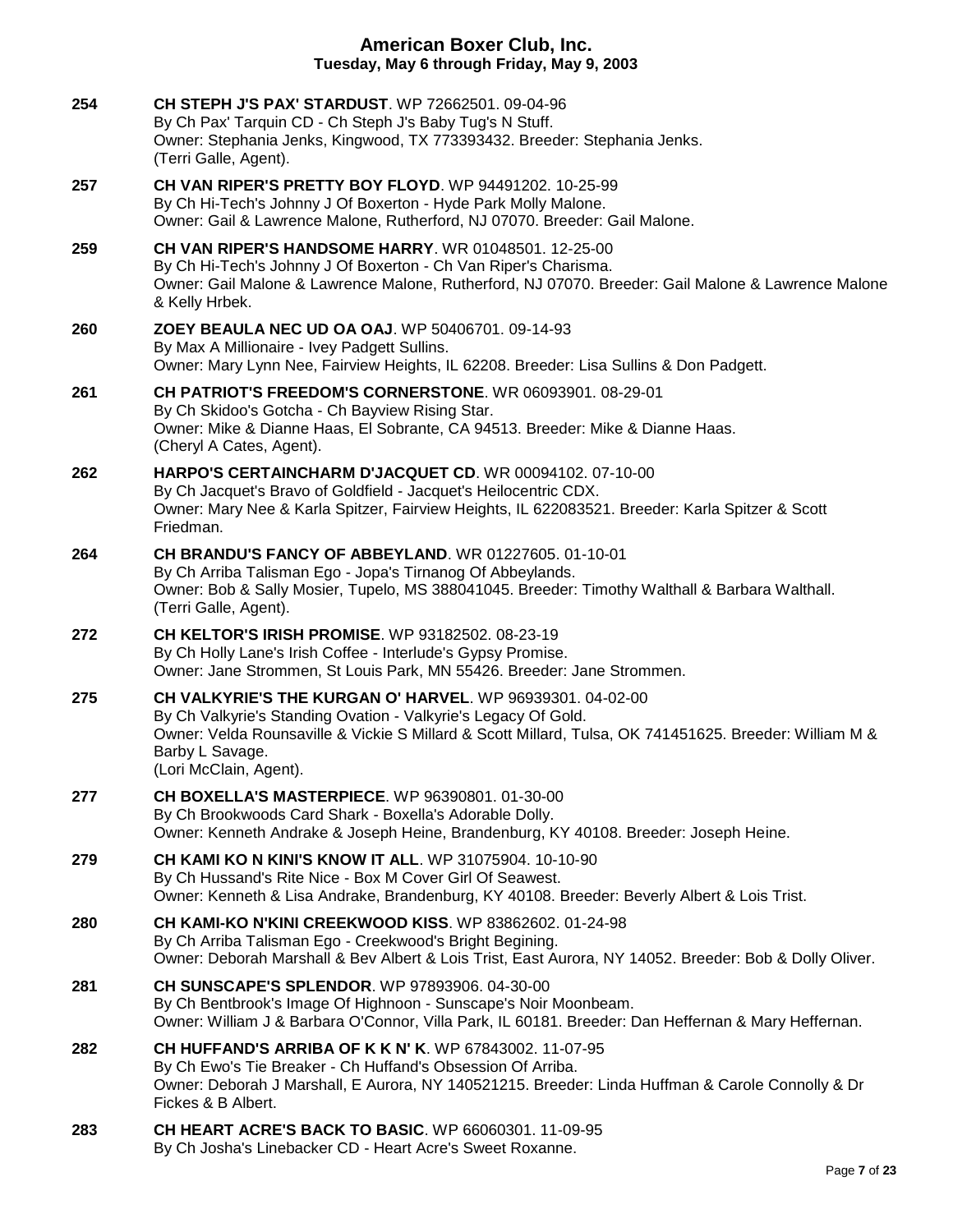Owner: Lucie Lecomte & N Haineaul & Priscilla & James Kilman, Jersey City, NJ 07304. Breeder: James & Priscilla Kilman & Shirley Huffstuffer. (France Godbout, Agent). **288 [WOODSEND SILVER N SABLE](http://infodog.com/my/drlookup2.htm?makc=WS%2000090706&mdog=Woodsend+Silver+N+Sable&wins=all)**. WS 00090706. 01-15-02 By Ch Owlay's Show Off Of Salgray - Ch Champagne Touched By An Angel. Owner: Marge & George Bushnell, Wethersfield, CT 06109. Breeder: Mrs Jack Billhardt & Sergio Tenenbaum. (Debbie Struff, Agent). **292 [CH EMERALD'S CALL ME WHIMSICAL](http://infodog.com/my/drlookup2.htm?makc=WR%2001248402&mdog=Ch+Emerald%27s+Call+Me+Whimsical&wins=all)**. WR 01248402. 01-28-01 By Ch Bayview Strides Ahead - Ch Emerald's Mad About You. Owner: Cathe Nathman & Sarah Neely & Renee Emerson, Placitas, NM 87043. Breeder: Sarah Neely & Renee Emerson. **294 [CH KANABEC'S KICK UP THE DUST](http://infodog.com/my/drlookup2.htm?makc=WP%2089934302&mdog=Ch+Kanabec%27s+Kick+Up+The+Dust&wins=all)**. WP 89934302. 12-12-98 By Ch Heart Acre's Back To Basics - Kanabec's Gold-Dust. Owner: L Lecomte & N Wood & N Haineault & W Wood, Jersey City, NJ 07304. Breeder: Michael Poleshuk. **295 [CH STORYBOOKS RIP IT UP](http://infodog.com/my/drlookup2.htm?makc=WP%2073859503&mdog=Ch+Storybooks+Rip+It+Up&wins=all)**. WP 73859503. 10-01-96 By Ch Cherkei's Ultimate High - Ch Storybooks Make Believe. Owner: Skip & Linda Abel, Elk River, MN 55330. Breeder: Skip & Linda Abel. (Michael Shepherd, AKC Registered Handler). **296 [CH KANABEC'S FIRST IMPRESSION](http://infodog.com/my/drlookup2.htm?makc=WP%2097823201&mdog=Ch+Kanabec%27s+First+Impression&wins=all)**. WP 97823201. 05-22-00 By Kenon's V' Gas Blakjak O'Kanabec - Kanabec's Classic Edition. Owner: Nancy & Winfield Wood & Lucie Lecomte & N Haineault, Trenton, NJ 08611. Breeder: Lucie Lecomte & Nicole Haineault. **297 [WARZONE'S MEG'S CASANOVA](http://infodog.com/my/drlookup2.htm?makc=WP%2089651201&mdog=Warzone%27s+Meg%27s+Casanova&wins=all)**. WP 89651201. 12-29-98 By Cachets Casanova - WarZone's Meg's Maggie May. Owner: Joseph Gubry & Ron Gubry & Jeri Ketchum, Charlotte, MI 48813. Breeder: Margaret & Ron Gubry & Jeri Ketchum. **299 [CH CHERKEI'S AL PACINO](http://infodog.com/my/drlookup2.htm?makc=WP%2087849101&mdog=Ch+Cherkei%27s+Al+Pacino&wins=all)**. WP 87849101. 07-20-98 By Ch Cherkei's Ultimate High - Ch Bayview Tequila Hi Of Cherkei. Owner: Cheryl & Keith Robbins, Newnan, GA 30263. Breeder: Cheryl & Keith Robbins & K & P Morrison. (Michael Shepherd, AKC Registered Handler). **301 [CH BREHO I BEE SHININ'](http://infodog.com/my/drlookup2.htm?makc=WR%2004824802&mdog=Ch+Breho+I+Bee+Shinin%27&wins=all)**. WR 04824802. 10-18-01 By Ch Jems Pearl Jam - Ch Breho I Bee Blazin. Owner: Brenda Stuckey & Theresa Galle, Jonesboro, LA 712515418. Breeder: Owners. **303 [CH BROOKWOOD'S TRIBUTE TO BOXELLA](http://infodog.com/my/drlookup2.htm?makc=WP%2091726201&mdog=Ch+Brookwood%27s+Tribute+To+Boxella&wins=all)**. WP 91726201. 04-16-99 By Boxella's Picasso - Brookwood's Blaze Of Glory. Owner: Lee Ann & David Brooks & Beth Glenn, Ghent, KY 41045. Breeder: Lee Ann Brooks. (Kenneth Andrake, Agent). **305 [CH BREHO SANJAC E Z TRAVLIN](http://infodog.com/my/drlookup2.htm?makc=WP%2052218902&mdog=Ch+Breho+Sanjac+E+Z+Travlin&wins=all)**. WP 52218902. 12-12-93 By Ch Ell Bee's Sooner Bee Travlin - Ch Rain-Tree's Can't Touch This. Owner: Brenda Stuckey, Jonesboro, LA 712515418. Breeder: Owner. **307 [CH FOWLER'S CLOAK AND DAGGER](http://infodog.com/my/drlookup2.htm?makc=WG%20520555&mdog=Ch+Fowler%27s+Cloak+And+Dagger&wins=all)**. WG 520555. 08-10-90 By Ch Ell Bee's Sooner Bee Travlin - Ch Fowler's Goodgolly Ms Molly. Owner: Robin Scharbor, Hampton, AR 71744. Breeder: Cyndi Fowler. **309 [CH NASTINAN'S LOVE ME TENDER](http://infodog.com/my/drlookup2.htm?makc=WP%2096303714&mdog=Ch+Nastinan%27s+Love+Me+Tender&wins=all)**. WP 96303714. 02-29-00 By Ch Hi-Tech Johnny J Of Boxerton - Ch Huffand's Arriba Of KKN'K. Owner: Lori Renda-Francis, Marine City, MI 48039. Breeder: Deborah Marshall. (Kimberly Pastella, Agent). **311 [CH ZEUS LOVE MONARCH OF NICOLAS](http://infodog.com/my/drlookup2.htm?makc=WR%2005956905&mdog=Ch+Zeus+Love+Monarch+Of+Nicolas&wins=all)**. WR 05956905. 03-02-01 By Breho Bruno Nicola Romalis - Crysto's Becky Nicola. Owner: Nicolas Peribonio & Maritza Vaca-Martinez, Jonesboro, LA 71251. Breeder: Owner.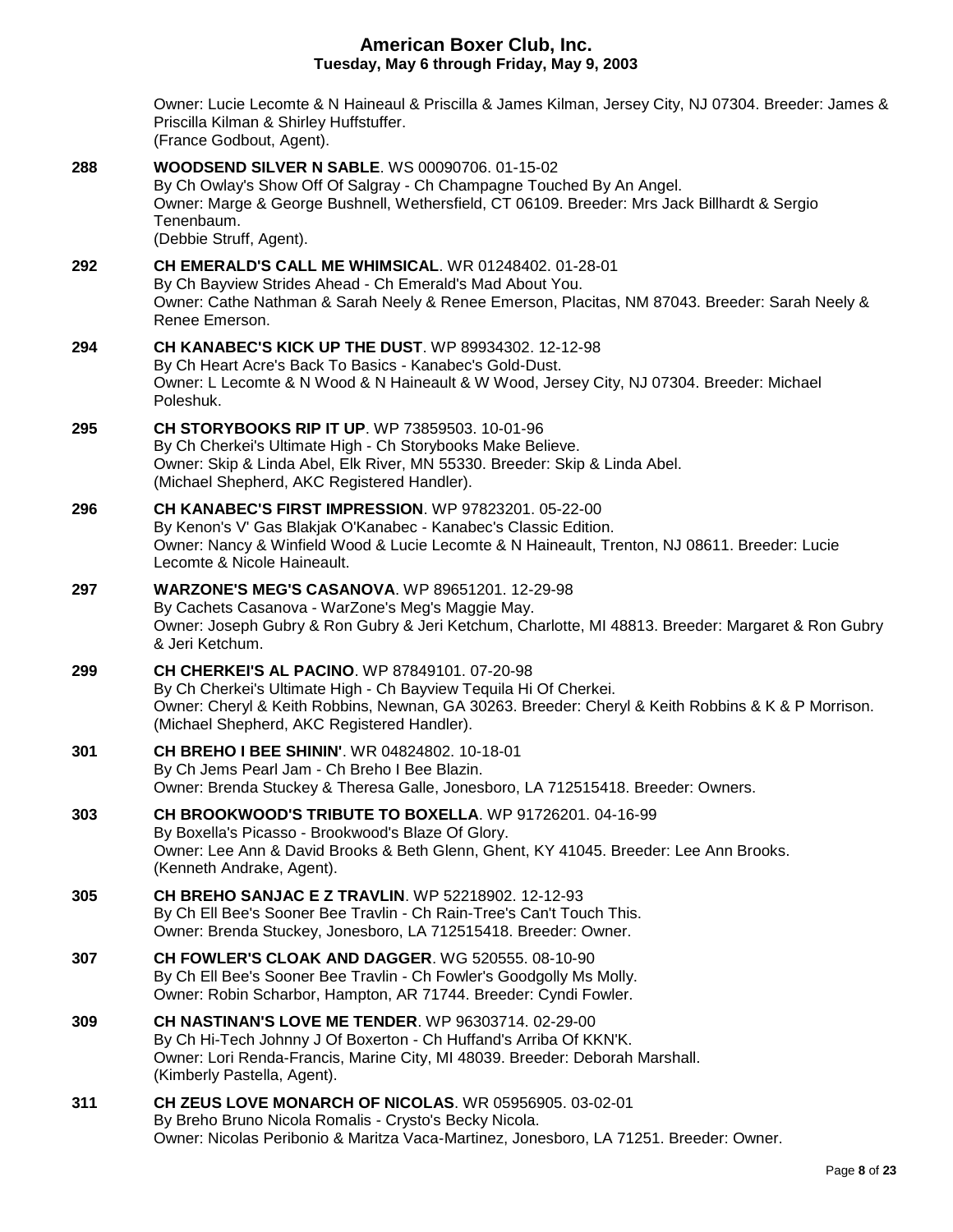**315 [CH RAJA'S RIPPED-TO THE MAX](http://infodog.com/my/drlookup2.htm?makc=WR%2003523301&mdog=Ch+Raja%27s+Ripped-To+The+Max&wins=all)**. WR 03523301. 05-31-01 By Ch Storybook's Rip It Up - Carotux Alpha Premier Of Raja. Owner: C & K Robbins & R & S Cormier, Flower Mound, TX 75028. Breeder: Mark & Donna Hedrick & Avalon Jackson. (Michael Shepherd, AKC Registered Handler). **318 [HYDE PARK MOLLY MALONE CD](http://infodog.com/my/drlookup2.htm?makc=WP%2054738604&mdog=Hyde+Park+Molly+Malone+CD&wins=all)**. WP 54738604. 04-10-94 By Ch Champagne Time N Time Again - Hyde Park's Kindred Spirit. Owner: Gail & Lawrence Malone, Rutherford, NJ 07070. Breeder: Ellen Wager. **321 [CH HI-TECH JOHNNY J OF BOXERTON](http://infodog.com/my/drlookup2.htm?makc=WP%2063305801&mdog=Ch+Hi-Tech+Johnny+J+Of+Boxerton&wins=all)**. WP 63305801. 06-02-95 By Ch Hi-Tech's Aristocrat - Ch Boxerton Crown Imperial. Owner: Dr William Truesdale & Zoila Truesdale, Seekonk, MA 02771. Breeder: Allison Crowther & Jeffrey Crowther. (Kimberly Pastella, Agent). **322 [CH VAN RIPER'S CHARISMA](http://infodog.com/my/drlookup2.htm?makc=WP%2072063303&mdog=Ch+Van+Riper%27s+Charisma&wins=all)**. WP 72063303. 06-10-96 By Ch Hi-Tech's Aristocrat - Hyde Park's Molly Malone. Owner: Gail & Lawrence Malone & Kelly Hrbek, Rutherford, NJ 07070. Breeder: Kelly Hrbek. **323 [CH BROOKWOOD'S DREAM DANCER](http://infodog.com/my/drlookup2.htm?makc=WP%2094521401&mdog=Ch+Brookwood%27s+Dream+Dancer&wins=all)**. WP 94521401. 10-19-99 By Ch Hi Tech Johnny J Of Boxerton - Ch Brookwood's Ivy In Snow. Owner: Lee Ann & David Brooks & Bethany Glenn, Ghent, KY 41045. Breeder: Lee Ann Brooks. (Mel Holloman, Agent). **327 [CH BROOKWOOD'S CARD SHARK](http://infodog.com/my/drlookup2.htm?makc=WP%2086924005&mdog=Ch+Brookwood%27s+Card+Shark&wins=all)**. WP 86924005. 08-05-98 By Ch Cachet's High River Gambler - Brookwood's Blaze Of Glory. Owner: Lee Ann & David Brooks, Ghent, KY 41045. Breeder: Lee Ann Brooks & David Brooks. **331 [CH HI-TECH'S ARBITRAGE](http://infodog.com/my/drlookup2.htm?makc=WG%20514389&mdog=Ch+Hi-Tech%27s+Arbitrage&wins=all)**. WG 514389. 05-08-90 By Ch Fiero's Tally-Ho Tailo - Ch Boxerton Hollyhock. Owner: Dr & Mrs William Truesdale, Seekonk, MA 02771. Breeder: Jo Anne Scheffler. (Kimberly Pastella, Agent). **333 [CH BARAVALE'S WHO GIVES A HOOT](http://infodog.com/my/drlookup2.htm?makc=WP%2094587901&mdog=Ch+Baravale%27s+Who+Gives+A+Hoot&wins=all)**. WP 94587901. 11-20-99 By Ch Elharlen's Ynot Me - Choochoo's High Falutin. Owner: Fred & Libby Barclay, Greenville, SC 29615. Breeder: Sheri Hughes. **338 [CH RAYPAT'S ONCE UPON A TIME](http://infodog.com/my/drlookup2.htm?makc=WP%2091337001&mdog=Ch+Raypat%27s+Once+Upon+A+Time&wins=all)**. WP 91337001. 04-18-99 By Ch Syrr Run's Line Of Credit - Raypat's Highland Kirbie. Owner: Lisa Holden & Pat Kisselovich, South Park, PA 15129. Breeder: Lisa Holden & Pat Kisselovich. **343 [CH HI-MASTER'S REGAL FIRE LORD CD](http://infodog.com/my/drlookup2.htm?makc=WP%2086444604&mdog=Ch+Hi-Master%27s+Regal+Fire+Lord+CD&wins=all)**. WP 86444604. 06-26-98 By Ch Bayview Strides Ahead - Ch High Crest's Chances Are. Owner: Korinne Vanderpool & Maggie Johnson, Frisco, TX 75035. Breeder: Maggie Johnson & Alma Pomeroy & Adrienne Baker. **345 [CH BACKWOOD'S I'M JUST A COUNTRY BOY](http://infodog.com/my/drlookup2.htm?makc=WR%2003848902&mdog=Ch+Backwood%27s+I%27m+Just+A+Country+Boy&wins=all)**. WR 03848902. 07-01-01 By Ch Highrivers Cadet Of Falsbad - Ch Amberly's Abigail Of Highriver. Owner: Rhonda McNutt & Sarah South, Hartfelle, AL 35640. Breeder: Sarah South & Ken Kyzer. (Rick Justice, Agent). **349 [REGAL LEE O'MARBURL CDX](http://infodog.com/my/drlookup2.htm?makc=WP%2053282201&mdog=Regal+Lee+O%27Marburl+CDX&wins=all)**. WP 53282201. 05-28-93 By Ch Shieldmont's Let's Make A Deal - Ch Marburl's Strawberry Soda. Owner: Korinne Vanderpool, Frisco, TX 75035. Breeder: Mary Frances Burleson. **351 [CH CHOOCHOO'S BLAZING GLORY](http://infodog.com/my/drlookup2.htm?makc=WP%2063693402&mdog=Ch+Choochoo%27s+Blazing+Glory&wins=all)**. WP 63693402. 06-05-95 By Ch Elharlen's Y-Not-Me - Choochoo's One-N-Only Copy. Owner: Nancy E & Michael E Miller, Chattanooga, TN 37412. Breeder: Susan & Eddie Barker. **352 [CH EMERALD'S MAD ABOUT YOU](http://infodog.com/my/drlookup2.htm?makc=WP%2087823702&mdog=Ch+Emerald%27s+Mad+About+You&wins=all)**. WP 87823702. 09-09-98 By Ch Berlane's Causin An Uproar - Ch Emerald's Corporate Legacy. Owner: Sarah Neely & Renee Emerson, Tacoma, WA 98422. Breeder: Sarah Neely & Renee Emerson.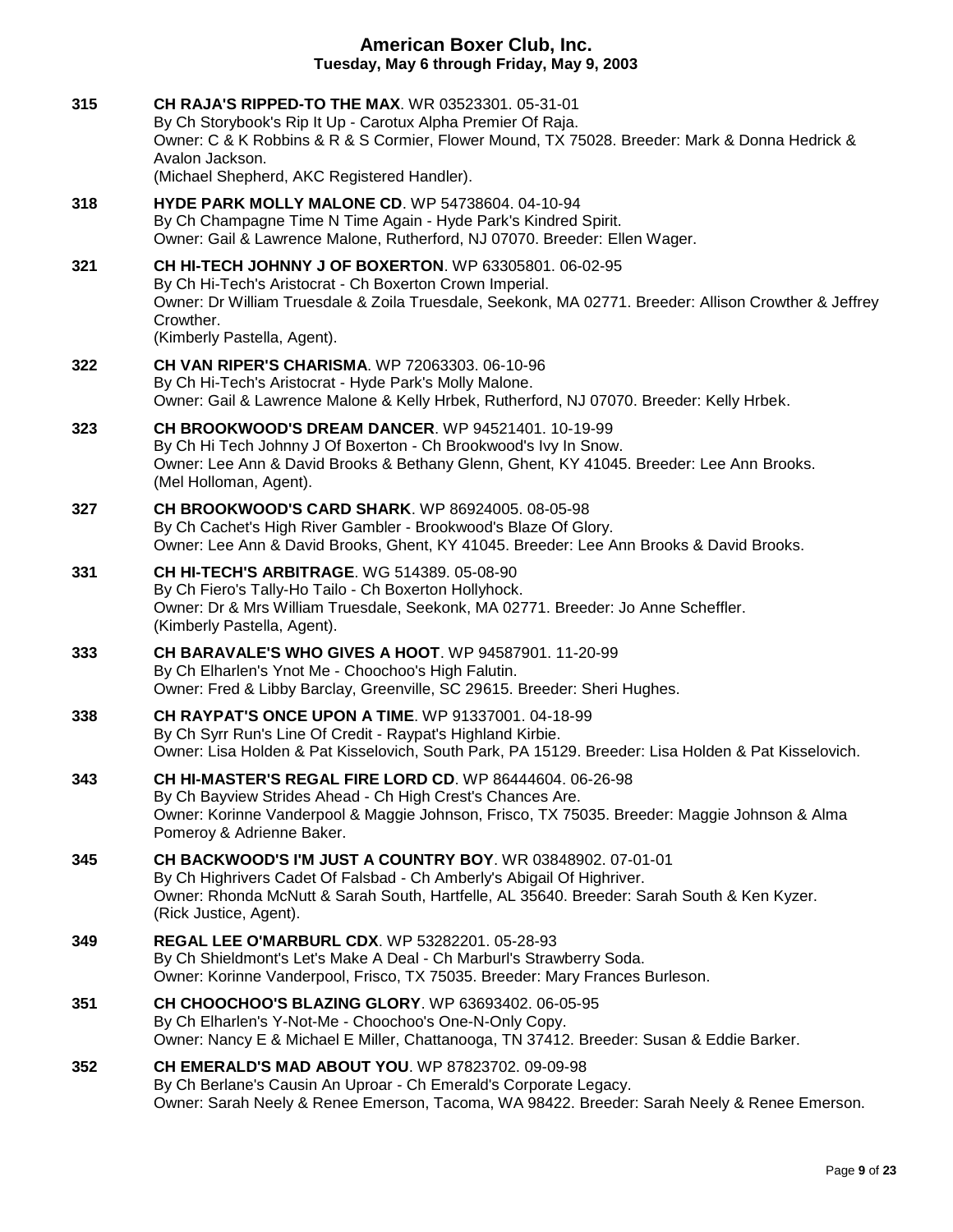| 355 | CH SCHMIDTTAD'S RHINESTONE COWBOY. WP 82424601. 11-02-97<br>By Ch Vancroft's Prime Time - Moon Valley Who's The Boss.<br>Owner: Tom & Donna Doane, Random Lake, WI 53075. Breeder: Debbie & Lindsey Schmidt.                                                                             |
|-----|------------------------------------------------------------------------------------------------------------------------------------------------------------------------------------------------------------------------------------------------------------------------------------------|
| 356 | CH CHERKEI'S SUNRISE ALL DOLLED UP. WP 95564801. 01-06-00<br>By Ch Storybook's Rip It Up - Ch Cherkei's Ronard Ultra Image.<br>Owner: C & K Robbins & R & S Cormier, Newnan, GA 30263. Breeder: Darlen A Weakley.<br>(Michael Shepherd, AKC Registered Handler).                         |
| 363 | CH RASILON'S TANGOS TALISMAN. WR 03375201. 01-26-00<br>By Packapunch Sylvester Stallone - Rasilon's Madisons Last Tango.<br>Owner: Kristi L Wagg & Geraldine Ganske, Oakwood ON, CN K0M 2M0. Breeder: Geraldine Ganske.<br>(Ann E Keil, Agent).                                          |
| 365 | <b>CH HI-TECH'S BASIC EDITION.</b> WP 97598101. 03-23-00<br>By Ch Hi-Tech Johnny J Of Boxerton - Ch Hi-Tech's Limited Edition.<br>Owner: G Dwight & Myrna R Kahlo, Tonto Verde, AZ 852635089. Breeder: Dr William & Zoila Truesdale &<br>Kristy Hodolitz.<br>(Kimberly Pastella, Agent). |
| 366 | <b>CH MISTY GIRL OF BD STAR JP. WP 98146801. 04-26-98</b><br>By Ch Talisman Arriba Silverado - Ch Moon Risin JP Diamond Belle.<br>Owner: C & K Robbins & R & S Cormier, Flower Mound, TX 75028. Breeder: Shigemi Kanda.<br>(Michael Shepherd, AKC Registered Handler).                   |
| 367 | <b>CH WINLAND'S EPIPHANY.</b> WP 96018201. 02-09-00<br>By Ch Winland's Cruise Control - Ch Winland's Heptathlon.<br>Owner: Charles W Coull, Tiffin, OH 44883. Breeder: Charles W Coull.<br>(Ann E Keil, Agent).                                                                          |
| 368 | CH DIXIE'S CAJUN SUNSHINE CD. WP 72396101. 06-27-96<br>By Ch Fowler's Cloak And Dagger - Dixie's Miss Reba Belle.<br>Owner: Robin Vaughan, Hampton, AR 71744. Breeder: Gary Owens.                                                                                                       |
| 369 | <b>CH WINLAND'S WHISPERER. WP 80598101. 09-19-97</b><br>By Ch Winland's Chief Executive - Abby's Baby Girl.<br>Owner: Charles W Coull, Tiffin, OH 448838858. Breeder: John Buskirk.<br>(Ann E Keil, Agent).                                                                              |
| 370 | <b>JACQUET'S HELIOCENTRIC CDX. WP 69881401. 03-12-96</b><br>By Ch Jacquet's Greggson - Jacquet's Mustang Sally.<br>Owner: Karla Spitzer & Scott Friedman, Somis, CA 93066. Breeder: Richard Tomita & M & M Gregorio.                                                                     |
| 371 | CH BREEZEWOOD LORD OF WYSTMONT CD. WR 00148901. 10-16-00<br>By Ch Barbary Lane Dare Be Bold - Ch Breezewood's Reflections.<br>Owner: Amy & Todd Bieri, Island Lake, IL 60042. Breeder: C Baum & B Wyerman.<br>(Jerry W Bryant, AKC Registered Handler).                                  |
| 372 | DIXIE'S AMAZ'N ABBAGAIL OF JOSHA CDX. WP 42245102. 01-09-92<br>By Turo's Wizzard - Ch Zephyr's Color Of Money.<br>Owner: Robin Vaughan, Hampton, AR 717449617. Breeder: Joe Hayes.                                                                                                       |
| 376 | <b>CH BROOKWOOD'S IVY IN SNOW.</b> WP 74525802. 12-02-96<br>By Boxella's Mario Valentino - Boxella's Arlene.<br>Owner: Lee Ann Brooks, Ghent, KY 41045. Breeder: Lee Ann Brooks.<br>(Kenneth Andrake, Agent).                                                                            |
| 377 | <b>CH WINLAND'S WESTERN SUNRISE. WP 91224201. 04-11-99</b><br>By Ch Winland's Money Pit - Ch Winland's Heptathlon.<br>Owner: Carlos Molina, Colombia S Africa, . Breeder: Charles W Coull.                                                                                               |
| 383 | <b>CH WINLAND'S MACK THE KNIFE. WR 05041409. 10-03-01</b><br>By Ch Rasilon's Tangos Talisman - Winland's Madison.<br>Owner: Charles W Coull, Tiffin, OH 44883. Breeder: Charles W Coull & M & D Cline.<br>(Ann E Keil, Agent).                                                           |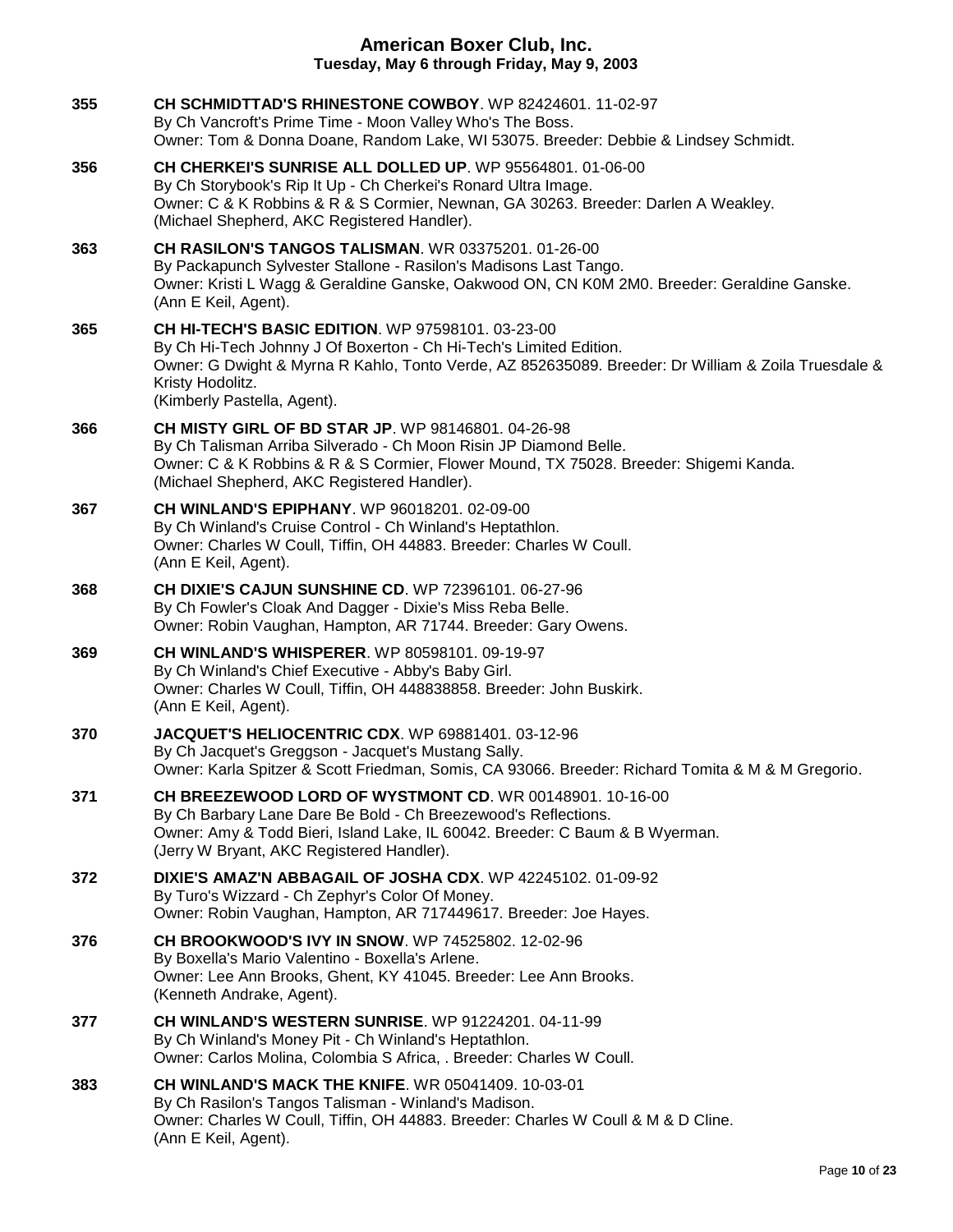| 385 | <b>CH ABOXA'S STEPPENWOLF.</b> WP 95130507. 11-15-99<br>By Aboxa's Elvis De Jacquet - Aboxa's Iron Butterfly.<br>Owner: Diane Kowalchyk-Morris & Wayne Morris, Staten Island, NY 10304. Breeder: Diane Kowalchyk-<br>Morris & Wayne Morris.<br>(Allison R Maney, Agent). |
|-----|--------------------------------------------------------------------------------------------------------------------------------------------------------------------------------------------------------------------------------------------------------------------------|
| 386 | CH BOXWOODS LUCKY LADY. WR 04668204. 10-05-01<br>By Ch Highrivers Taylor Made Of Backwoods - Ch CJ's Boxwood Charisma.<br>Owner: S & T Bostic & S & S Peters, Ft Lauderdale, FL 33301. Breeder: Sally & Susan Peters.<br>(Rick Justice, Agent).                          |
| 387 | <b>CH BARGARY'S BURIED TREASURE.</b> WP 88525801. 11-15-98<br>By Ch Rochil's Viva Maxx - Ch Lonestar's Tallahassee.<br>Owner: Gary & Barbara Wadge, Lacombe, LA 70445. Breeder: Gary & Barbara Wadge.                                                                    |
| 388 | CH MERRILANE'S REGAL CHOICE CD. WP 63318501. 05-05-95<br>By Ch Merrilane's Equalizer - Ch Keil's Set Point.<br>Owner: Korinne Vanderpool, Frisco, TX 75035. Breeder: Chuck Coull & Merrilane Kennels.                                                                    |
| 389 | CH ELHARLEN'S YOUR CHOICE. WP--63683601. 09-14-93<br>By Elharlen' Critic's Choice - Bullock's Influence Elharlen.<br>Owner: Eleanor & Harold Foley, South Rawdon NS, CN B0N 1Z0. Breeder: Eleanor & Harold Foley.                                                        |
| 391 | CH CAMELIARD'S COALS TO NEWCASTLE. WP 93809203. 09-09-99<br>By Ch Cameliard's Tribute To Starjax - Cameliard's Nivetta Le Fay.<br>Owner: Jennifer & Jeremy Walker, Farmington Hills, MI 48334. Breeder: Jennifer & Jeremy Walker &<br>Virginia Johnson.                  |
| 393 | CH WESTPHALIA'S LEGENDS OF THOR. WP 80576601. 08-25-97<br>By Ch Winland's Money Pit - Ch Thor's First Lady Of Camelaird.<br>Owner: K E Camden & F Valk, Columbus, OH 432162436. Breeder: J & T Morris & V Johnson.                                                       |
| 398 | <b>CH HI-TECH'S JANIE J. WP 96331101. 10-28-99</b><br>By Ch Hi-Tech Johnny J Of Boxerton - Ch Hi-Tech's New Hope.<br>Owner: Charlee & Angelos Pagoulatos & Dr W & Z Truesdale, Lexington, KY 40503. Breeder: Dr William &<br>Zoila Truesdale.                            |
| 401 | <b>CH BARGARY'S CADSOME MY SHADOW.</b> WR 00145002, 10-27-00<br>By Ch Special K's A Jet Of My Own - Ch Bargary's Razzmatazz NA OAJ.<br>Owner: Patsy & Aubry Griggs & Barbara Wadge, West Monroe, LA 712911729. Breeder: Barbara & Gary<br>Wadge.                         |
| 402 | CH LADI LUCK'S MAGICAL ILLUSION. WP 99264702. 07-10-00<br>By Ch Baldr's Black Tie & Tails - Ladi Lucks Queen Of Hearts.<br>Owner: Shelli McGregor, Blair, NE 68008. Breeder: Shelli McGregor.<br>(Lori McClain, Agent).                                                  |
| 403 | <b>CH LOGAN ELM'S GENESIS. WP 83167003. 01-30-98</b><br>By Ch Josha's Linebacker CD - Ch Huffand's Chi Chi.<br>Owner: Kari Hammer-Phillips & Jeff Phillips, Stoutsville, OH 431549627. Breeder: Owners.<br>(Ms Ann Keil, Agent).                                         |
| 417 | <b>CH CYNRA'S MAGIC CARPET.</b> WP 56689905. 07-07-94<br>By Ch Hi-Tech's Aladdin Of Cynra - Ch Cynra's Confetti.<br>Owner: Beatrice S Wade, Charlotte, NC 282112746. Breeder: Owner.                                                                                     |
| 418 | <b>CH LOGAN ELM'S MARGARITAVILLE. WP 92012902. 04-17-99</b><br>By Ch Josha's Linebacker CD - Ch Huffand's Chi Chi.<br>Owner: Charels W Coull, Tiffin, OH 44883. Breeder: Jeff & Kari Phillips.<br>(Ann E Keil, Agent).                                                   |
| 419 | <b>CH SPECIAL K'S A JET OF MY OWN. WP 47713601. 02-25-93</b><br>By Ch Heldenbrand's Jet Breaker - Ch Sailor's Special K Carbon Copy.<br>Owner: Rhonda D Posekany, Waterloo, IA 50701. Breeder: Rhonda D Posekany.                                                        |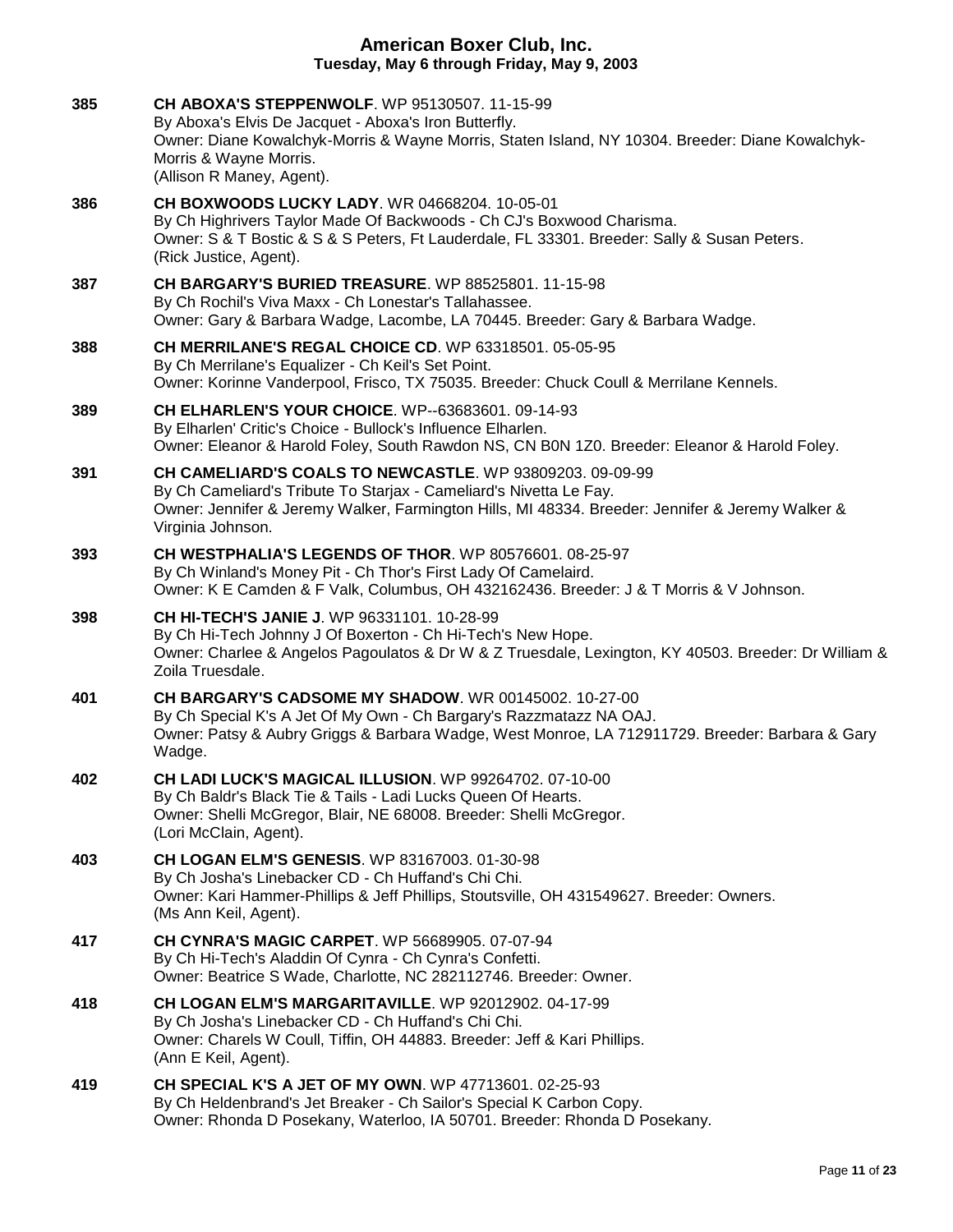| 424 | CH WESTPHALIA'S TAYLOR MADE. WP 71663202. 05-18-96<br>By Winland's Pentium - Westphalia's Mys-Tuf Stuf.<br>Owner: K E Camden & F Valk, Columbus, OH 43216. Breeder: K Camden & F Valk & D & E Lipp.                                                                            |
|-----|--------------------------------------------------------------------------------------------------------------------------------------------------------------------------------------------------------------------------------------------------------------------------------|
| 426 | CH BARGARY'S RAZZMATAZZ NA OAJ. WP 79292201. 06-20-97<br>By Beaucoup de Fierte' CD - Ch Lonestar's Tallahassee.<br>Owner: Barbara & Gary Wadge, Lacombe, LA 70445. Breeder: Barbara & Gary Wadge.                                                                              |
| 427 | <b>CH BEACHSIDE'S THE REPO MAN. WP 95056601. 05-28-99</b><br>By Ch PRO's Ace In The Hole - Beachside's I Love Lucy.<br>Owner: Barbara Isaacs & Philip S Johnson & Pearl Sutton, Charleston, WV 25306. Breeder: Tamela G<br>Wexler & Pearl Sutton & Jennifer Wexler.            |
| 429 | CH DIRCKX'S DARK KNIGHT ROSCOE. WP 62903105. 04-27-95<br>By Ch Jo-San's Future Time - School's Basic Variation.<br>Owner: Sandra Lynch, Broken Arrow, OK 74014. Breeder: Cindi Dirckx & Della Caldwell.                                                                        |
| 430 | CH BARGARY'S OUTRAGEOUS FORTUNE. WP 96751104. 03-04-00<br>By Ch Heart Acres Escort In Black - Ch Lonestar's Tallahassee.<br>Owner: Barbara & Gary Wadge, Lacombe, LA 70445. Breeder: Gary Wadge & Barbara Wadge.                                                               |
| 435 | CH GOLD MEDAL'S LIMITED EDITION NA NAJ. WP 61161702. 02-26-95<br>By Ch Brettendale's Gold Medal - Ch Santi Me Jet Setter.<br>Owner: Valerie J Rosenblum, Valparaiso, IN 46383. Breeder: Valerie J Rosenblum.                                                                   |
| 443 | CH ROYAL PALMS AS GOOD AS IT GETS. WR 01127103. 11-12-00<br>By Ch Schmidttad Rhinestone Cowboy - Ch Trefoil's Peach Melba.<br>Owner: Gloria A Bower, Port Charlotte, FL 33980. Breeder: Gloria A Bower.                                                                        |
| 445 | CH BELCO'S LONGKISS GOODKNIGHT. WR 01316703. 12-01-00<br>By Ch Elharlen's Opening Knight - Ch Belco's Butterfly Kiss.<br>Owner: Sandra Gaynor & Elizabeth Coviello-Davis, E Freetown, MA 02717. Breeder: Elizabeth Coviello-<br>Davis & Robert & Clydette Lothrop.             |
| 448 | <b>CH HUFFAND'S CHI CHI. WP 63778201. 06-07-95</b><br>By Ch Golden Haze Tuxedo - Ch Trefoil's Bittersweet.<br>Owner: Kari Hammer-Phillips & Jeff Phillips, Stoutsville, OH 431549627. Breeder: Jerry Huffman & Russell<br>Rowland.                                             |
| 449 | CH BROOKWOOD'S MYSTIC WARRIOR. WR 03959902. 06-20-01<br>By Ch Brookwood's Dream Dancer - Brookwood's Place Your Bets.<br>Owner: Jeffrey Bennett & D McCarroll & M Fagan & L A Brooks, San Jose, CA 95125. Breeder: Lee Ann<br>Brooks & Bethany Glenn.<br>(Gary Steele, Agent). |
| 450 | <b>CH BARGARY'S SHADOW DANCING. WR 00145001. 10-27-00</b><br>By Ch Special K's A Jet Of My Own - Ch Bargary's Razzmatazz NA.<br>Owner: Barbara & Gary Wadge, Lacombe, LA 70445. Breeder: Barbara & Gary Wadge.<br>(Terri Galle, Agent).                                        |
| 452 | <b>CH WINLANDS TO THE NINES. WP 93568201. 09-11-99</b><br>By Ch Westphalia's Legends Of Thor - Winlands Executrix.<br>Owner: K E Camden & C Coull, Columbus, OH 432162436. Breeder: Charles W Coull.<br>(A E Keil, Agent).                                                     |
| 454 | <b>CH BAVARIA'S INTO THE MYSTIC. WP 99167607. 09-11-00</b><br>By Ch Interlude's Bavarian Hummel - Bavaria's Breakfast At Tiffany's.<br>Owner: Amy & Todd Bieri, Island Lake, IL 60042. Breeder: Vera Albers.                                                                   |
| 455 | CH BELCO'S RIVERDANCE OF TWO C'S. WP 76852705. 11-25-96<br>By Elharlen's Leading Man - Ch Rajah III CD.<br>Owner: E Coviello-Davis & Carolyn G Coutanche, Rehoboth, MA 027692909. Breeder: Elizabeth Coviello-<br>Davis.                                                       |
| 463 | <b>BERLANE'S SPATS ON WEST SHORES. WR 07107403. 03-22-02</b><br>By Ch Berlane's Causin An Uproar CDX - Berlane's Aimin High.                                                                                                                                                   |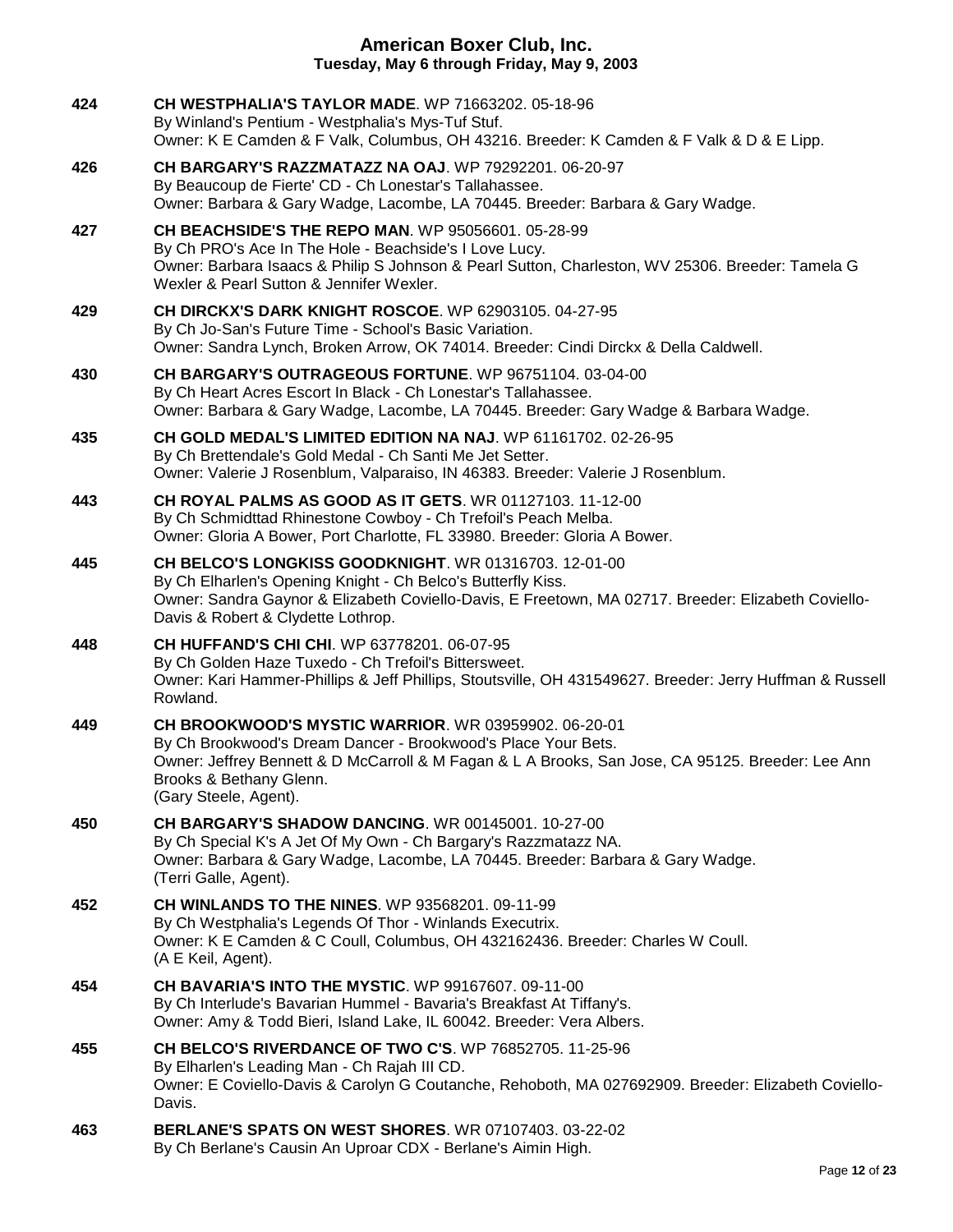Owner: Gladys Kanwischer & Karen Mott, Montague, MI 49437. Breeder: Sharon & Ron Berry & Sandra Resch.

**465 [CH BELCO'S HITMAN](http://infodog.com/my/drlookup2.htm?makc=WP%2093197901&mdog=Ch+Belco%27s+Hitman&wins=all)**. WP 93197901. 05-03-99 By Ch Flying Apache's Grand Slam of CJ'S - Schoolmaster's Rustic Kind. Owner: M York & L Morin & E Davis & B Scott, Raynham, MA 02767. Breeder: E Coviello-Davis & M Coviello & B Scott. **470 [CH CYNRA'S MAGIC FLAME](http://infodog.com/my/drlookup2.htm?makc=WP%2056689902&mdog=Ch+Cynra%27s+Magic+Flame&wins=all)**. WP 56689902. 07-07-94 By Ch Hi-Tech's Aladdin Of Cynra - Ch Cynra's Confetti. Owner: Beatrice S Wade, Charlotte, NC 282112746. Breeder: Beatrice S Wade. **471 [CH BELCO'S BASIC BLACK](http://infodog.com/my/drlookup2.htm?makc=WP%2065083705&mdog=Ch+Belco%27s+Basic+Black&wins=all)**. WP 65083705. 07-09-95 By Ch Rustic's Dapper Sohn - Belco's Just Plain Margarita. Owner: Suzanne Muir & Elizabeth Coviello-Davis, W Wareham, MA 02576. Breeder: Elizabeth Coviello-Davis & Susan & Pat McIntyre. **472 CH [NOBLEHEART'S DESIRE OF CYNRA](http://infodog.com/my/drlookup2.htm?makc=WP%2065914003&mdog=Ch+Nobleheart%27s+Desire+Of+Cynra&wins=all)**. WP 65914003. 03-15-97 By Ch Cynra's Magic Carpet - Nobleheart's Fire-N-Ice. Owner: Beatrice S Wade, Charlotte, NC 282112746. Breeder: Michael & Pamela McMillan. **474 [CH CYNRA'S SHALIMAR V HI-TECH](http://infodog.com/my/drlookup2.htm?makc=WP%2065867705&mdog=Ch+Cynra%27s+Shalimar+V+Hi-Tech&wins=all)**. WP 65867705. 09-02-95 By Ch Hi-Tech's Aristocrat - Ch Cynra's Chanel. Owner: Beatrice S Wade, Charlotte, NC 282112746. Breeder: Beatrice S Wade & Dr William & Mrs Zoila Truesdale. **475 [CH PINEBROOK'S DETERMINATION](http://infodog.com/my/drlookup2.htm?makc=WP%2079867302&mdog=Ch+Pinebrook%27s+Determination&wins=all)**. WP 79867302. 06-13-97 By Ch Pinebrook's Grand Visage - Ch Pinebrook's Tiger Lilly. Owner: Carol McCormick & Arlene Perret, Cleveland, OH 44111. Breeder: Tom & Arlene Perret. **476 [HELEN CD AX AXJ](http://infodog.com/my/drlookup2.htm?makc=ILP88059&mdog=Helen+CD+AX+AXJ&wins=all)**. ILP88059. 08-01-91 Owner: Connie K Hillquist, Sycamore, IL 60178. Breeder: . **477 [CH WOODS END TIME'N AGAIN](http://infodog.com/my/drlookup2.htm?makc=WP%2083245303&mdog=Ch+Woods+End+Time%27N+Again&wins=all)**. WP 83245303. 12-07-97 By Ch Woods End Crown Sable - Ch Tenebo's Cuchullain. Owner: Mrs Jack L Billhardt, New Canaan, CT 06840. Breeder: Mrs A Gelinas. (Ms Debbie Struff, Agent). **478 [CH CYNRA'S MAGIC MARKER](http://infodog.com/my/drlookup2.htm?makc=WP%2056689901&mdog=Ch+Cynra%27s+Magic+Marker&wins=all)**. WP 56689901. 07-07-94 By Ch Hi-Tech's Aladdin Of Cynra - Ch Cynra's Confetti. Owner: Beatrice S Wade, Charlotte, NC 282112746. Breeder: Owner. **480 [CH VICTORY'S THE AGONY AND THE ECSTACY](http://infodog.com/my/drlookup2.htm?makc=WP%2087424603&mdog=Ch+Victory%27s+The+Agony+And+The+Ecstacy&wins=all)**. WP 87424603. 09-26-98 By Ch Gates Mills Future Victory - Doc's Crossfire Of Shalin. Owner: Deanna Mickells, Council Bluffs, IA 51501. Breeder: Kathy Hulstein & Kembe Hulstein. (Lori McClain, Agent). **482 [CH CYNRA'S NIGHT SCENE](http://infodog.com/my/drlookup2.htm?makc=WP%2041824001&mdog=Ch+Cynra%27s+Night+Scene&wins=all)**. WP 41824001. 05-05-92 By Ch Cynra's Summer Knight - Ch Cynra's Confetti. Owner: Beatrice S Wade, Charlotte, NC 282112746. Breeder: Beatrice S Wade. **484 [LADY ROXANNE OF NOTTINGHAM II CD OA AXJ](http://infodog.com/my/drlookup2.htm?makc=WP--81782402&mdog=Lady+Roxanne+Of+Nottingham+II+CD+OA+AXJ&wins=all)**. WP--81782402. 09-19-97 By O'Cee's Clancy - Meadowbrook's Dark Raven. Owner: Christy & Blaise P Boscaccy, Elburn, IL 60119. Breeder: Thomas D Walker. **486 [CH SPECIAL K'S NEW HOPE](http://infodog.com/my/drlookup2.htm?makc=WP%2090393105&mdog=Ch+Special+K%27s+New+Hope&wins=all)**. WP 90393105. 01-01-99 By Ch Santi Me' Hay Wire - KO's Special K Precious Jewel. Owner: Rhonda D Posekany, Waterloo, IA 50701. Breeder: Rhonda D Posekany. **499 [CH BAVARIA'S JUST LIKE JACK](http://infodog.com/my/drlookup2.htm?makc=WP%2096201808&mdog=Ch+Bavaria%27s+Just+Like+Jack&wins=all)**. WP 96201808. 01-31-00 By Ch Interlude's Bavarian Hummel - Ch Bavaria's Take A Chance On Me. Owner: Ruth A Miller, Dousman, WI 53118. Breeder: Vera Albers. **500 [CH HI-TECH'S MYSTIC DESIGN](http://infodog.com/my/drlookup2.htm?makc=WP%2075661503&mdog=Ch+Hi-Tech%27s+Mystic+Design&wins=all)**. WP 75661503. 12-21-96 By Ch Hi-Tech's Arbitrage - Ch Hi-Tech's Signature. Owner: Glenn Glass & Dr W Truesdale, Cicero, NY 13039. Breeder: Glenn Glass & Jerome Lomber II & Dr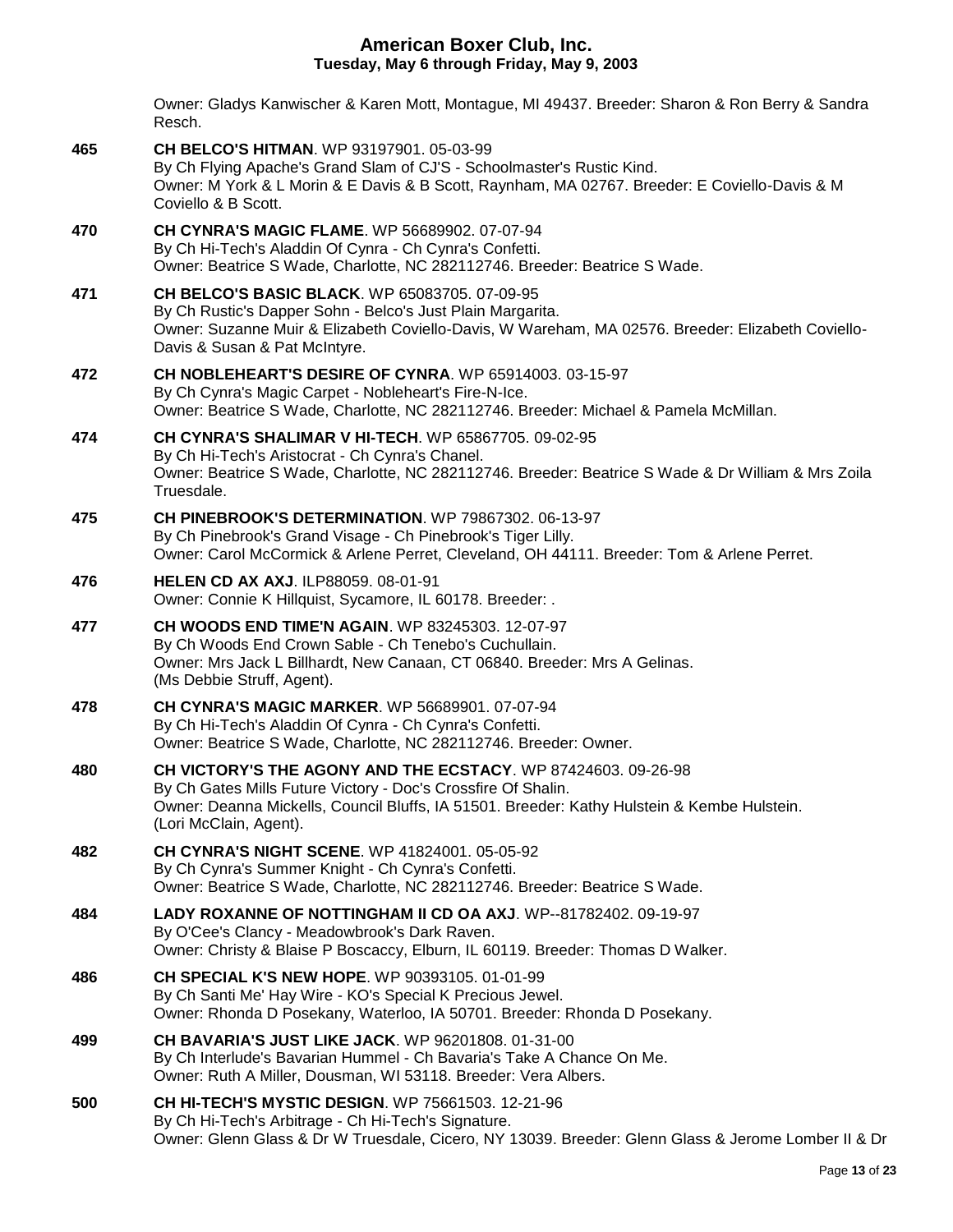|     | Tuesuay, May 6 through Friuay, May 9, 2003                                                                                                                                                                                                                                            |
|-----|---------------------------------------------------------------------------------------------------------------------------------------------------------------------------------------------------------------------------------------------------------------------------------------|
|     | W Truesdale.<br>(Kim Pastella, Agent).                                                                                                                                                                                                                                                |
| 509 | <b>CH RAKLYNS SHOWTIME.</b> WR 02787104, 05-10-01<br>By Ch Hi-Tech Johnny J Of Boxerton - Ch Raklyns Celebration.<br>Owner: Judy & Allison Wood, Loundonville, NY 12211. Breeder: Debbie & Erin Struff.<br>(Debbie Struff, Agent).                                                    |
| 513 | CH INTERLUDE'S BAVARIAN HUMMEL. WP 88517901. 10-17-98<br>By Ch Savoye's Calibra Flashfire - Thanque Gypsy Wind.<br>Owner: Vera Albers, Waukegan, IL 60085. Breeder: Jerry Bryant & Dot Bryant.                                                                                        |
| 515 | CH C-ERA DAR'S KEIL'S MARLEY. WP 70724011, 05-14-96<br>By Ch Keil's Dynasty - Ch Dar's Divine Miss M.<br>Owner: Patricia Harrah & Jane Hamilburg-Guy, Mansfield, MA 02048. Breeder: Carolyn R S Pressley &<br>Darlene E Spyra & John Keil.<br>(Elizabeth Coviello Davis, Agent).      |
| 517 | CH LOGAN ELM RUNS AT HEART ACRE. WP 83167004. 01-30-98<br>By Ch Josha's Linebacker CD - Ch Huffand's Chi Chi.<br>Owner: Priscilla & James Kilman, Grove City, OH 43123. Breeder: Jeff Phillips & Kari Hammer Phillips.<br>(Handler: Guy H Fisher DHG/PHA/AKC).                        |
| 519 | <b>CH BAVARIA'S SIMPLY THE BEST. WP 96201809. 01-31-00</b><br>By Ch Interlude's Bavarian Hummel - Ch Bavaria's Take A Chance On Me.<br>Owner: Vera Albers, Union, IL 60180. Breeder: Vera Albers.                                                                                     |
| 520 | CH RAINEYLANE'S BUCKINGHAM NICKS. WP 90291103. 01-21-99<br>By Ch Raineylane's Jackson Browne - Ch Raineylane's Mustang Sally.<br>Owner: Jeffery M & Juanita P Barbaro, Covington, LA 70433. Breeder: Jack I & Bridget Brown.<br>(Jack I Brown, Agent).                                |
| 521 | <b>CH LOGAN ELM'S LAST TANGO. WP 98494204. 05-31-00</b><br>By Ch Trefoil's Strictly Ballroom - Ch Huffand's Chi Chi.<br>Owner: Bill Strand & Jean Strand, Chagrin Falls, OH 44022. Breeder: Kari Hammer-Phillips & Jeff Phillips.<br>(Handler: Guy H Fisher DHG/PHA/AKC).             |
| 522 | CH TURO'S OBSESSION. WP 97761401. 02-25-00<br>By Ch Garnsey's Madmax - Ch Turo's Kaleidoscope.<br>Owner: J & N Bennett & S Roberts & L Esacove & R Servetnick, Riverside, CA 925065770. Breeder:<br>Sandy Roberts & Liz Esacove.<br>(Gary Steele, Agent).                             |
| 523 | <b>CH KIMKAR'S HI-TECH ADVENTURE.</b> WR 00517402. 12-04-00<br>By Ch Hi-Tech Johnny J Of Boxerton - Ch Kimkar's St Car Nm'd Desire.<br>Owner: Anita Ranieri & Kathy Kelley & Carol Korpal, Malta, IL 60150. Breeder: Carol Korpal.<br>(Handler: Guy H Fisher DHG/PHA/AKC).            |
| 530 | CH BELCO'S REFLECTION OF TWO C'S. WR 01316701, 12-01-00<br>By Ch Elharlen's Opening Knight - Ch Belco's Butterfly Kiss.<br>Owner: E Coviello-Davis & Logan Davis & Carolyn G Coutanche, Rehoboth, MA 027692909. Breeder:<br>Elizabeth Coviello-Davis & Robert Clydette Lothrop.       |
| 533 | <b>WOODS END MOONSHADOW.</b> WS 00090702, 01-15-02<br>By Ch Owlay's Show Off Of Salgray - Ch Champagne Touched By An Angel.<br>Owner: Bill & Janice Lannon & Mrs Jack Billhardt, Uxbridge, MA 01569. Breeder: Mrs Jack Billhardt &<br>Sergio Tenenbaum.<br>(Marianne Claflin, Agent). |
| 538 | <b>CH BELCO'S NORTHERN EXPOSURE.</b> WR 01316702. 12-01-00<br>By Ch Elharlen's Opening Knight - Ch Belco's Butterfly Kiss.<br>Owner: Lynne Morin & Suzanne Muir & Elizabeth Coviello-Davis, Raynham, MA 02767. Breeder: Elizabeth<br>Coviello Davis & Clydette & Robert Lothrop.      |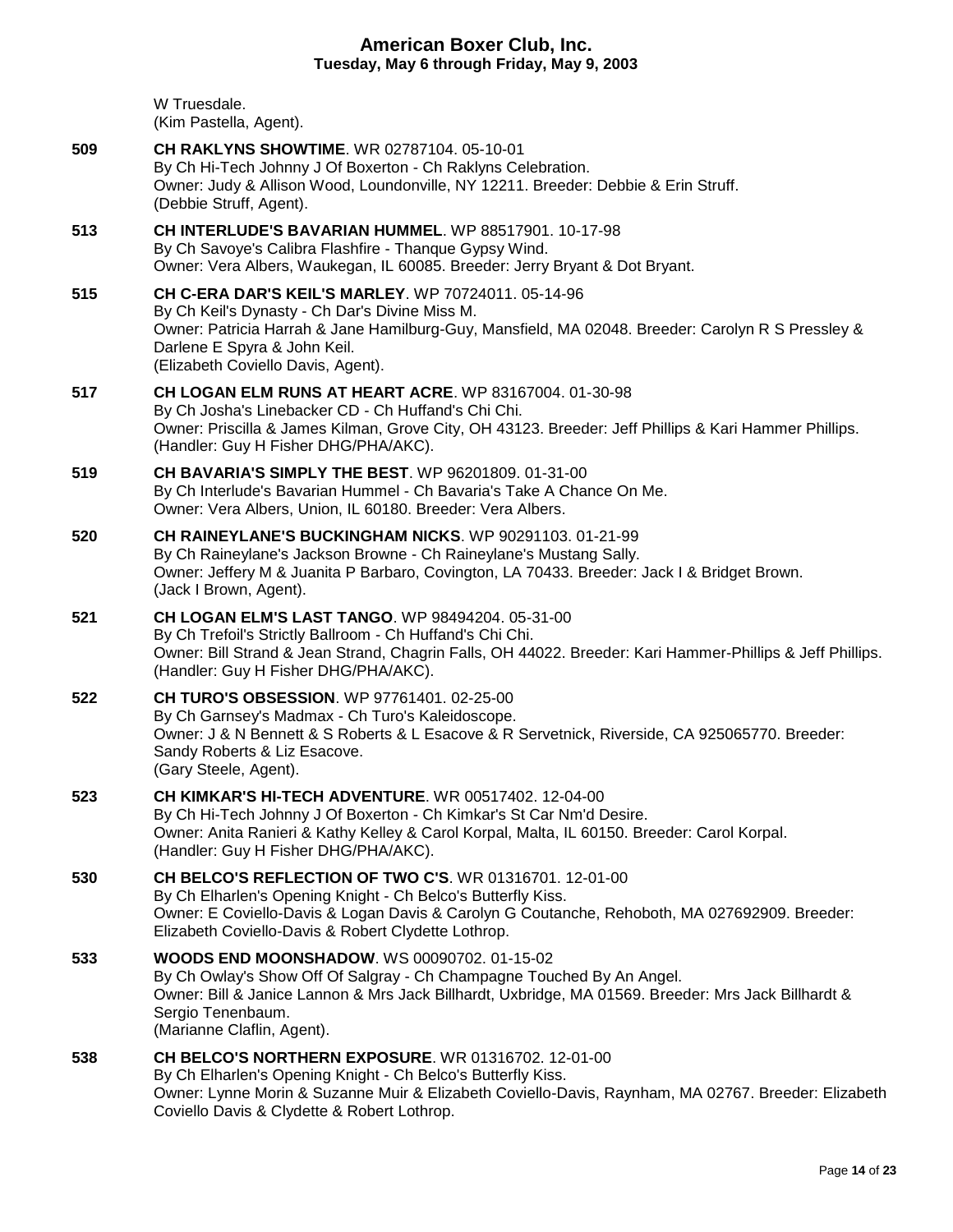| 539 | <b>SARKEL'S HALF DOLLAR. WP 71798704. 07-05-96</b><br>By Ch Sarkel's True Grit - Sarkel's Precious Commodity.<br>Owner: Connie Back, New Orleans, LA 701233667. Breeder: Danny Lenard & Ann Gilbert & Sue Lenard.                                                                     |
|-----|---------------------------------------------------------------------------------------------------------------------------------------------------------------------------------------------------------------------------------------------------------------------------------------|
| 544 | CH SYRR RUN'S OMEGA CONNEMARA. WP 82955703. 01-05-98<br>By Ch Josha's Linebacker CD - Ch Syrr Run's Gold Card.<br>Owner: Marion & Laurence Hughes, Ashtabula, OH 44004. Breeder: Larry & Beckie & Kay Horne.<br>(MaryLou Hatfield, Agent).                                            |
| 545 | <b>CH WOODS END MOON DRIFTER. WS 00090701. 01-15-02</b><br>By Ch Owlay's Show Off Of Salgray - Ch Champagne Touched By An Angel.<br>Owner: Mrs Jack Billhardt & Sergio Tenenbaum, New Canaan, CT 06840. Breeder: Mrs Jack Billhardt &<br>Sergio Tenenbaum.<br>(Debbie Struff, Agent). |
| 549 | <b>CH AMARIS DAWN PATROLMAN.</b> WP 79893103. 07-10-97<br>By Ch Parksides Show Stopper - Breezewoods Tomorrow.<br>Owner: Donna & Tom Murphy, Baldwinsville, NY 13027. Breeder: Tom & Donna Murphy & Chris H Baum.                                                                     |
| 553 | CH SENTRY'S SIZZLER. WP 89857901. 01-18-99<br>By Ch Sentry's High Time - Sentry's Fashion Fad.<br>Owner: Joanna Wojciechowski & Christine Stander, Garden City, MI 48135. Breeder: Christine Stander.                                                                                 |
| 557 | CH SENTRY'S LOUD-N-PROUD. WP 73879503. 10-31-96<br>By Ch Bayview California Cruzin - Sentry's Happy Time.<br>Owner: Christine Stander, Garden City, MI 48135. Breeder: Christine Stander.<br>(Joanna Wojciechowski, Agent).                                                           |
| 558 | CH RONARD'S LEGENDARY INTERLUDE. WP 84260309. 03-25-98<br>By Gates Mills Bentley Boy - Ronard's Copper-N-Cream.<br>Owner: Sharon K Steckler, Sugar Land, TX 774782516. Breeder: Sabrina Olson.<br>(Michael Shepherd, Agent).                                                          |
| 561 | CH SENTRY'S HIGH TIME. WP 51121902. 09-04-93<br>By Sentry's Super Charger - Sentry's Cover Girl.<br>Owner: Christine Stander & Donald Stander, Garden City, MI 48135. Breeder: Christine Stander & Kathey<br>Wojciechowski.<br>(Joanna Wojciechowski, Agent).                         |
| 564 | CH BELCO'S BUTTERFLY KISS. WP 80844902. 04-20-97<br>By Ch Elharlen's Yachtsman - Belco's Masquerade.<br>Owner: E Coviello-Davis & Robt & Clydette Lothrop, Taunton, MA 02780. Breeder: E Coviello-Davis &<br>Robt & Clydette Lothrop.                                                 |
| 566 | <b>CH RONARD'S REFLEXXION.</b> WP 79680902. 06-06-97<br>By Ch Cherkei's Ultimate High - Ch Ronard's Grande Image.<br>Owner: Sharon K Steckler, Sugar Land, TX 774782516. Breeder: Sharon K Steckler & Richard M Steckler.<br>(Michael Shepherd, Agent).                               |
| 567 | CH VANCROFT'S MYDE IMPRESSIVE. WP 93449601. 07-31-99<br>By Ch Vancroft's Primetime - Interlude's Diamonds N Gold.<br>Owner: Deborah Clark & Mary Simmons & D Bedford, Palm City, FL 34990. Breeder: Debi Bedford.<br>(Rhonda Posekany, Agent).                                        |
| 568 | <b>CH SWEETBRIAR APPLE BLOSSOM TIME.</b> WP 75100901, 10-04-96<br>By Ch Arriba Tailsman Silverado - Ch Sweetbriar Time For Champagne.<br>Owner: Carol A Josephson & Patricia Gelinas, Plainville, MA 02762. Breeder: Carol A Josephson.<br>(Trudy Roundy, Agent).                     |
| 569 | <b>CH VANCROFT'S INFOCUS. WP 68666001. 02-04-96</b><br>By Ch EWO's Tie Breaker - Ch Vancroft's Heart Strings.<br>Owner: Debi Bedford, Stanwood, IA 52337. Breeder: Marcia Adams & Deborah Clark.<br>(Rhonda Posekany, Agent).                                                         |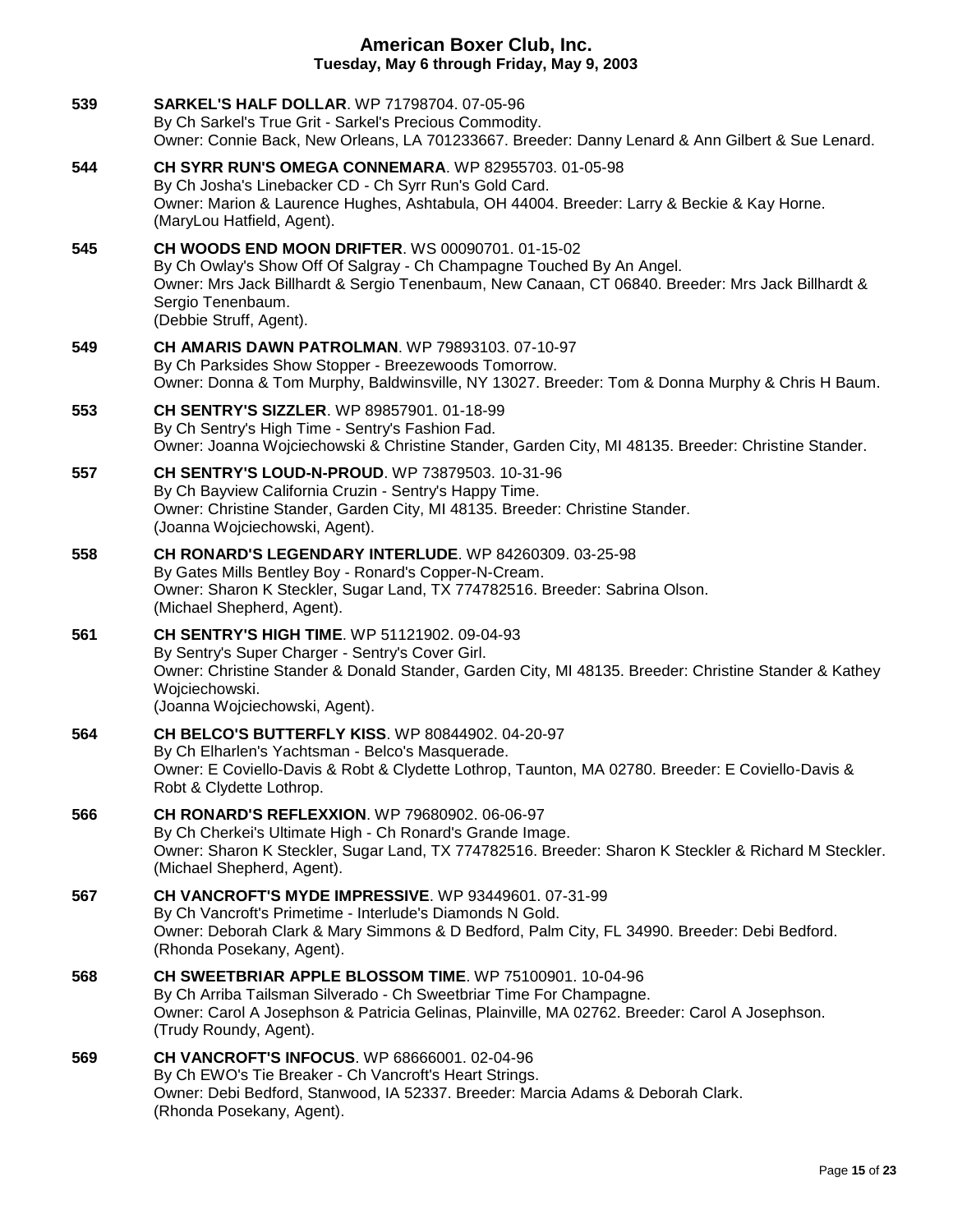| 571 | CH KAROSELS CROWN CLASSIC CD OA OAJ. WP 48799201. 05-17-93<br>By Foxwood's Crown Jewel UD OA - Ch Karosel's Krystal Clear CDX OA.<br>Owner: Ella M DuPree, Antrim, NH 03440. Breeder: Ella M DuPree.                                                                                              |
|-----|---------------------------------------------------------------------------------------------------------------------------------------------------------------------------------------------------------------------------------------------------------------------------------------------------|
| 574 | <b>CH CRYSTO'S CELESTIAL IMAGE. WR 01875303. 03-01-01</b><br>By Ch Crysto's Image Of Arriba - Ch Crysto's Abracadabra.<br>Owner: Pamela J & Michael E Salomone & Tony & Crystal Finney, Columbia Station, OH 44028. Breeder:<br>Anthony Finney.                                                   |
| 577 | <b>KAROSELS BRASS RING OA NAJ. WP 58685301. 10-13-94</b><br>By Foxwood's Crown Jewel UD OA - Ch Karosels Krystal Clear CDX OA.<br>Owner: Ella M DuPree, Antrim, NH 034400484. Breeder: Ella M DuPree.                                                                                             |
| 580 | <b>CH ELYTES MIRROR IMAGE. WP 66218101, 10-28-95</b><br>By Ch Triwin's Crusader - Ch Summit Ash Elytes Caliber.<br>Owner: Elaine Mangiafico, New Britain, CT 06053. Breeder: Elaine Mangiafico & Patricia Boyd.                                                                                   |
| 582 | CH PRO'S IN THY IMAGE. WP 88745301. 10-10-98<br>By Ch PRO's Ace In The Hole - Ch EWO's PRO Divinity.<br>Owner: Peggy Otto & Jack Brown & Bridget Brown, Summerville, SC 294838211. Breeder: Peggy Otto &<br>Emily Materdo.                                                                        |
| 585 | PEARLISLE TREFOIL EXCALIBUR CDX. WP 93010705. 07-29-99<br>By Trefoil's Meistersinger - Trefoil's Starlight.<br>Owner: Dr Robert Hallock, Cheshire, CT 06410. Breeder: Grace D Hallock & Stephanie & David Abraham.                                                                                |
| 587 | STANDING-O JUMP'N JACK FLASH CD. WP 99353202. 07-27-00<br>By Ch Standing-O Indiana Jones - Sassy Ingas Grand Bit O Fire.<br>Owner: Dr Robert & Grace Hallock & Pamela Shaw-George, Cheshire, CT 06410. Breeder: Linda J<br>Spaulding.                                                             |
| 599 | <b>CH ELANWOOD'S MIGHT MAKES RIGHT.</b> WP 68028803, 12-10-95<br>By Ch Evergreen Krugerand Elanwood - Ch Evergreen's Rebecca.<br>Owner: Bliss Bancroft & Bliss VanGuilder, Lakeville, MN 55044. Breeder: J & S Flowers & B Bancroft & B<br>VanGuilder.<br>(Stan Flowers, AKC Registered Handler). |
| 600 | <b>CH SALGRAY'S ISABELLA.</b> WP 68936502. 03-08-96<br>By Ch Salgray's Retaliation - Salgray's Victoria's Secret.<br>Owner: Jane Hamilburg-Guy & Victoria Guy, Mansfield, MA 02048. Breeder: Jane Hamilburg-Guy &<br>Victoria Guy.<br>(Elizabeth Coviello Davis, Agent).                          |
| 602 | CH SCHMIDT'S MIDNIGHT AT HEART ACRES. WR 02536602. 04-20-01<br>By Ch Syrr Run's Online Heart Acres - Schmidt's Lady Rosalyn.<br>Owner: Dr James Kilman & Priscilla Kilman & Juli Schmidt, Grove City, OH 43123. Breeder: Juli Schmidt.<br>(Handler: Guy H Fisher DHG/PHA/AKC).                    |
| 604 | CH BAVARIA'S TAKE A CHANCE ON ME. WP 69462003. 03-22-96<br>By K And D's Rocket Man - Heartlite's Murphy's Law.<br>Owner: Vera Albers, Union, IL 60180. Breeder: Ed Chessel.                                                                                                                       |
| 605 | <b>CH IRONDALE'S JAGGED EDGE. WR 01801001. 03-02-01</b><br>By Ch Rosend's After Midnight - Ch Reward's Free N Easy Vierra.<br>Owner: James & Wendy Bettis & Heather Fodrey, Riverside, CA 92508. Breeder: J Vierra & S Jackson & J<br>& W Bettis.                                                 |
| 611 | <b>CH WOODVIEW'S MAVERICK.</b> WP 83964401. 01-28-98<br>By Ch Debut's Desperado CD - Ch Golden Glove's Celebration.<br>Owner: Molly Bachman, Ellettsville, IN 47429. Breeder: Keith E & Lori E Thomas.                                                                                            |
| 613 | <b>CH BETHALS JAGERMEISTER. WP 47076901. 03-11-93</b><br>By Ch Shadoefax's Simply The Best - Bethal's Brandie Sniffer.<br>Owner: Carolyn L Hoppe, Ringwood, IL 60072. Breeder: Betty Guerra.                                                                                                      |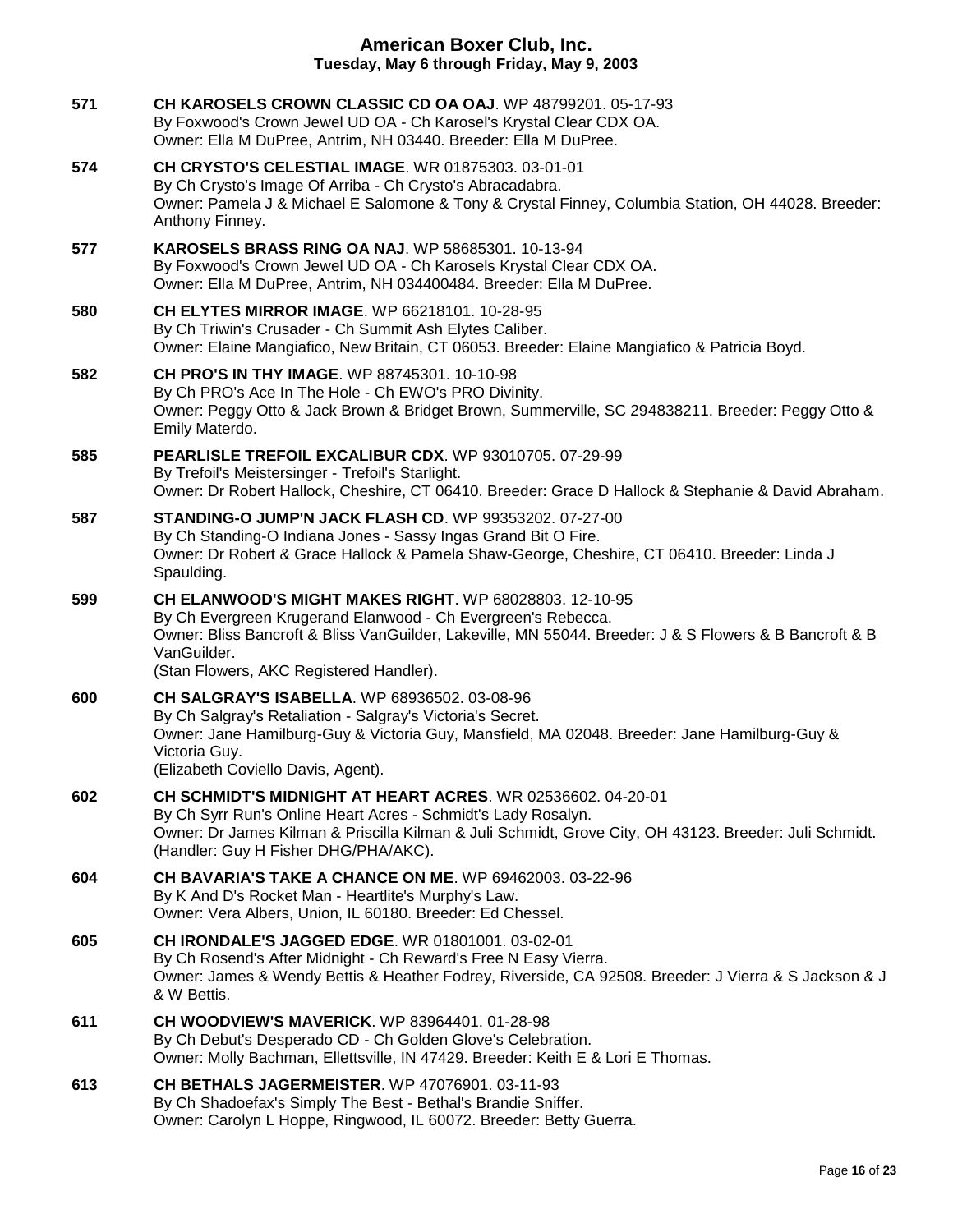| 617 | <b>CH RAINEYLANE TOP HAT'S FIRST.</b> WP 90275205, 02-13-00<br>By Ch Briarhill's Rainey Lane Brummel - Ch RaineyLane Miss Kitty.<br>Owner: Debra Beasley, Havana, FL 32333. Breeder: Norman & Josette Crook & Bridget Brown.<br>(Jack I Brown, Agent).                   |
|-----|--------------------------------------------------------------------------------------------------------------------------------------------------------------------------------------------------------------------------------------------------------------------------|
| 619 | <b>CH NANTESS MYDE HIGH ROLLER.</b> WP 85706503. 05-30-98<br>By Ch Santi Me Hay Wire NA NAJ - Ch Myde's Rock'n The Night Away.<br>Owner: Nancy & Tessie Savage, Table Grove, IL 61482. Breeder: Debi Bedford & Angella Jordan & Carole<br>Trout.                         |
| 620 | CH BANTA-REIGEL'S SIZZLIN SENSATION CD. WR 01055704. 01-09-01<br>By Ch Suncrests Fifth Of A Nickel - Reigels Rosie O Grady CD.<br>Owner: JoAnn Haberl & B J Barnhart, Brooksville, FL 34601. Breeder: Mary Banta.                                                        |
| 622 | CH HITHER CREEK DREAM SEADUCED. WP 83359201. 12-26-97<br>By Ch Woodsend Tenebo Dream Merchant - Ch Tenebos All Doubled Up.<br>Owner: William Lannon & Paul Reith, Uxbridge, MA 01569. Breeder: Paul Reith & Patricia Gelinas.                                            |
| 623 | <b>CH K &amp; D'S ROCKET MAN. WP 47873306. 04-27-93</b><br>By Ch K & D's Radioactive - Clairmont's Krystal Clair.<br>Owner: Rick Canciamille & Joanne Kaiser, Rockford, IL 61101. Breeder: Lisa Middleton.                                                               |
| 625 | <b>CH SANTI ME HAY WIRE NA NAJ.</b> WP 66283004, 11-06-95<br>By Ch Golden Haze Tuxedo - Ch Santi Me Encore Encore.<br>Owner: Nancy Savage, Table Grove, IL 61482. Breeder: J Timothy Mate & Sandra Mate.<br>(Tessie Savage, Agent).                                      |
| 627 | <b>CH DEBUT'S RENEGADE. WP 77979701. 04-29-97</b><br>By Ch Debut's Desperado CD - Debut's Sailaway.<br>Owner: Carol Johnson & Genine DeMaso, Rochester, MI 48306. Breeder: Terry & Genine Demaso.                                                                        |
| 628 | <b>CH IN-CROWDS WITCHCRAFT. WP 84770701. 03-15-98</b><br>By Doll Announces Veni Vidi Vici - In-Crowd's Lady Kona.<br>Owner: Kathleen Cognata & Anthony S Bertolino, Northridge, CA 913253129. Breeder: Robert & Valerie<br>Taylor.<br>(Sonda Peterson, Agent).           |
| 629 | <b>CH DEBUT'S SATISFACTION.</b> WP 87604301. 09-10-98<br>By Ch Hickory's Golden Glove - Ch Debut's Fancy Dancer.<br>Owner: Nancy Knarr & Genine DeMaso, Ceresco, MI 49033. Breeder: T & G DeMaso & A Lyon & M Burt.                                                      |
| 632 | <b>CH ENCORE'S JET SETTER. WR 02973405. 03-28-01</b><br>By Ch Berlane's Causin An Uproar CD - Ch Encores Allure.<br>Owner: Joanne M Hutchins & Cheryl A Cates, Ramona, CA 920651649. Breeder: Cheryl A Cates.                                                            |
| 633 | CH ENCORE'S ROCK SOLID. WP 73662801. 10-16-96<br>By Ch Hickorys Golden Glove - Ch Debut's Private Eyes.<br>Owner: Connie Burkes, Green Castle, IN 46135. Breeder: Joe Kahre & Genine DeMaso.<br>(Genine DeMaso, Agent).                                                  |
| 634 | <b>CH JACQUET'S IRISH WINDSONG. WP 97267105. 03-07-00</b><br>By Ch Jacquet's Pulsar - Ch Jacquet's Cellini.<br>Owner: Bob O'Keefe & Lorraine O'Keefe, Oak Brook, IL 605232523. Breeder: Richard Tomita & Linda<br>Casella.<br>(Mr Guy H Fisher, AKC Registered Handler). |
| 638 | <b>CH CLOUATE'S LADY BANDIT.COM CD NA. WP 94949203. 11-11-99</b><br>By Ch Shalsade's Bouncing Bandit - Irish Brogue O'Burks.<br>Owner: Connie Back & Susan Kelly, River Ridge, LA 70123. Breeder: Claire Clouate & Susan Kelly.                                          |
| 639 | <b>CH SUNCHASE'S ZERO TO HERO UD NA NAJ.</b> WP 82586701, 11-22-97<br>By Ch Holly Lane's Spin A Dream - Ch Sunchase Fashionably Late UD OA NAJ.<br>Owner: Tracy L Hendrickson, Tulsa, OK 74133. Breeder: Tracy L Hendrickson.                                            |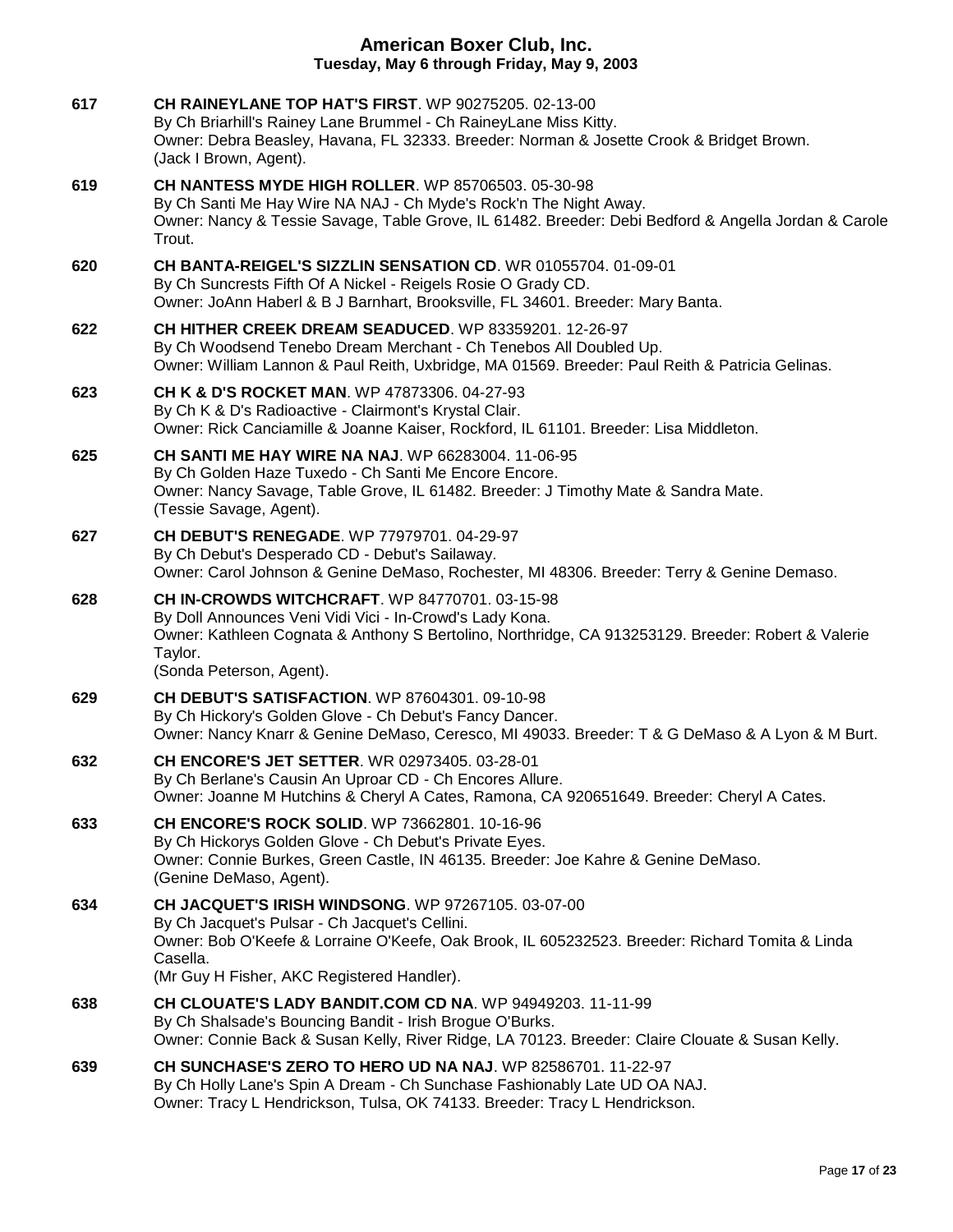| 642 | CH CHAMPAGNE TOUCHED BY AN ANGEL. WP 83245302. 12-07-97<br>By Ch Woods End Crown Sable - Ch Tenebo's Cuchullain.<br>Owner: Mrs Jack Billhardt & Mr Sergio Tenebaum, New Canaan, CT 06840. Breeder: Mrs P Gelinas.                                                          |
|-----|----------------------------------------------------------------------------------------------------------------------------------------------------------------------------------------------------------------------------------------------------------------------------|
| 643 | CH SAVOYE'S LIGHTNING OF LATTALANE, WP 78092902, 04-19-97<br>By Ch Sundarby's Fleetwood Mac - Ch Savoye's Tulipwood Crystal.<br>Owner: Thomas & Carol Latta, Blue Springs, MO 640141755. Breeder: Pamela & Barbara Savoye.<br>(Lori McClain, Agent).                       |
| 645 | SUNCHASE'S CAUGHT PEEKING CDX NA NAJ. WP 82586702, 11-22-97<br>By Ch Holly Lane's Spin A Dream - Ch Sunchase's Fashionably Late UD NAJ OA.<br>Owner: Tracy L Hendrickson, Tulsa, OK 74133. Breeder: Tracy L Hendrickson.<br>(Lori McClain, Agent).                         |
| 647 | CH LATTALANE'S NEVERENDING STORY. WP 93633601. 09-30-99<br>By Ch Storybook's Rip It Up - Ch Savoye's Shantilli Lace.<br>Owner: Thomas & Carol Latta, Blue Springs, MO 640141755. Breeder: Thomas & Carol Latta.<br>(Michael Shepherd, Agent).                              |
| 649 | CH LATTALANE'S CHAPTER TWO. WR 02404001. 05-05-01<br>By Ch Storybook's Rip It Up - Ch Savoye's Shantilli Lace.<br>Owner: Thomas & Carol Latta, Blue Springs, MO 64014. Breeder: Thomas & Carol Latta.<br>(Michael Shepherd, Agent).                                        |
| 650 | <b>CH BRANTMAR'S ONE FOR THE MONEY.</b> WP 79313102, 06-26-97<br>By Ch ChooChoo's Blaze Of Glory - Rocky Top's Honorable Bet.<br>Owner: Deborah B Martin, Chattanooga, TN 37405. Breeder: Deborah B Martin & Ellen McClure.                                                |
| 654 | <b>CH RAYPAT'S QUEEN OF HEARTS. WP 93100401. 07-24-99</b><br>By Ch Syrr Run's Line Of Credit - Raypat's Highland Lizzy.<br>Owner: Ray & Pat Kisselovich, Elizabeth, PA 15037. Breeder: Ray & Pat Kisselovich.<br>(Lisa Holden, Agent).                                     |
| 657 | <b>CH ROCHIL'S HIGH COMMAND.</b> WR 00334901. 09-09-00<br>By Ch Berlane's Causin An Uproar - Ch Rochils Grande Connection.<br>Owner: Jerry & Dorothy Bryant & Perry & Sandra Combest, Granger, IN 46530. Breeder: Sandra & Perry<br>Combest.                               |
| 659 | <b>CH INTERLUDE'S RUMOR HAS IT. WP 60685903. 01-30-95</b><br>By Ch Sundarby's Fleetwood Mac - Ch Interlude's Finders R Keepers.<br>Owner: Jerry & Dorothy Bryant, Granger, IN 465309282. Breeder: Owner.                                                                   |
| 663 | <b>CH HALLMARKS CREED. WR 06780205. 05-16-02</b><br>By Ch Irondales Jagged Edge - Treceder's Pretty Wohan.<br>Owner: Amber Ford & Gary Steele, Nipomo, CA 93444. Breeder: Gary Steele.                                                                                     |
| 664 | CH RION RAVE REVIEW V COSTA BRAVA. WP 94131205. 10-27-99<br>By Ch Fowler's Cape Crusader - Ch Rion's Leather N Lace of Turo.<br>Owner: Leon & Ellen Tucker, Highlands Ranch, CO 80130. Breeder: Leon & Ellen Tucker & R Wiggers &<br>Don Teague.<br>(Lori McClain, Agent). |
| 667 | CH CACHET'S STETSON OF MANNIX. WP 81674801, 10-08-97<br>By Ch Higo's After Six - Cachet's Legacy.<br>Owner: Kathleen Schoyer, East Greenbush, NY 12061. Breeder: K Schoyer & L Magowitz & L Ridings.                                                                       |
| 669 | CH TALISMAN ARRIBA SILVERADO. WP 63310308. 05-07-95<br>By Ch Ewo's Nice And Easy - Talisman Arriba Serernade.<br>Owner: Tami Mishler, Fairview, TN 37062. Breeder: Virginia Shames & Theodore Fickes DVM.                                                                  |
| 671 | CH CRYSTO'S IMAGE OF ARRIBA. WP 80029801. 07-10-97<br>By Ch Arriba Talisman Ego - Sig's Shooting Star.<br>Owner: Tony & Crystal Finney, Kannapolis, NC 28081. Breeder: Tony & Crystal Finney.<br>(Tami Mishler, Agent).                                                    |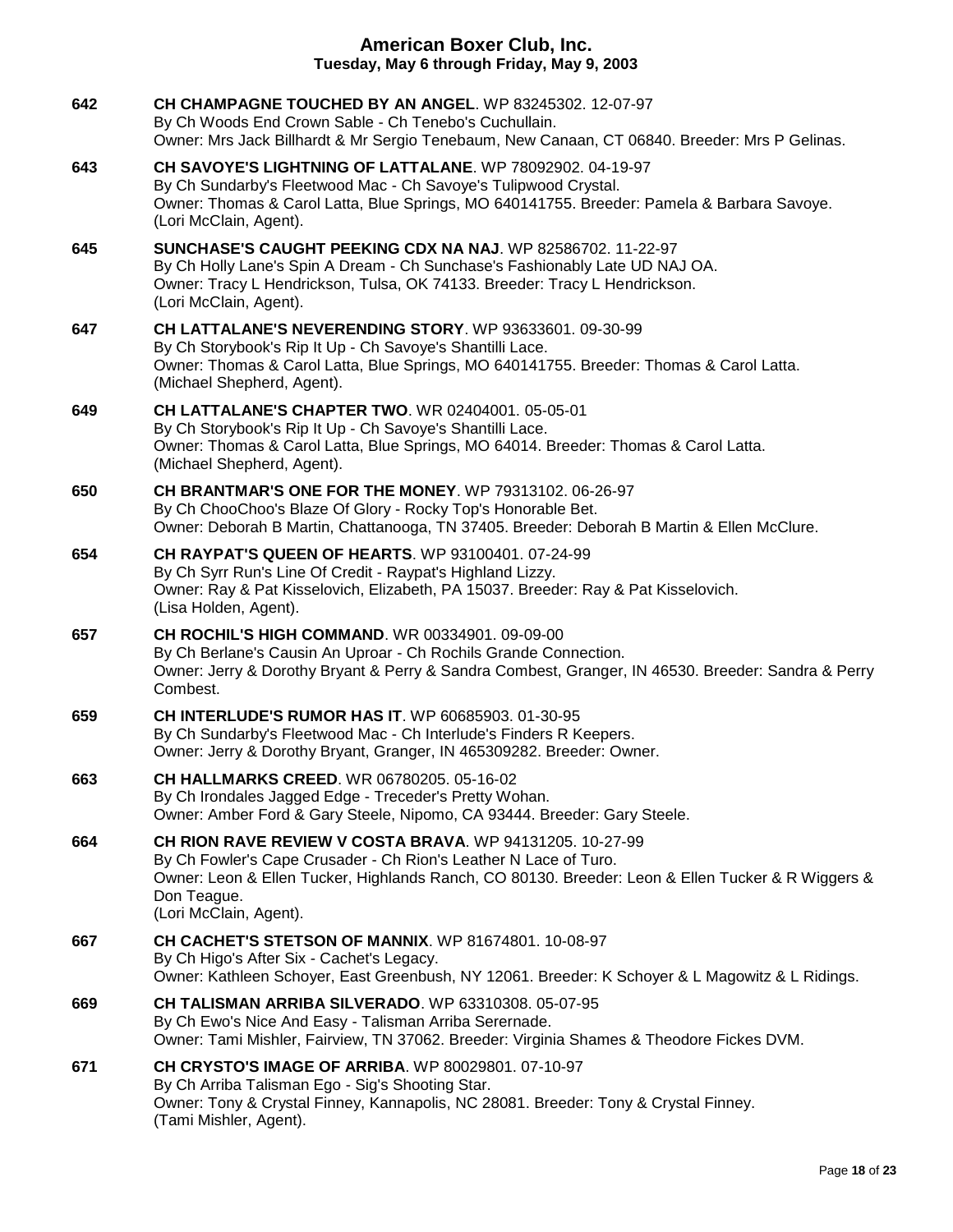**672 [SHALSADE'S CAJUN SHOW GIRL NA NAP NJP](http://infodog.com/my/drlookup2.htm?makc=WP%2044511302&mdog=Shalsade%27s+Cajun+Show+Girl+NA+NAP+NJP&wins=all)**. WP 44511302. 11-15-92 By Ch Kelly's Cajun Tiger - Ch Niklof's Winterstorm Of Sheba. Owner: Susan Kelly & Shirley Laussade, Kenner, LA 70062. Breeder: Susan Kelly & Shirley Laussade. **673 [CH KEE'S DOUBLE IMAGE](http://infodog.com/my/drlookup2.htm?makc=WR--0108901&mdog=Ch+Kee%27s+Double+Image&wins=all)**. WR--0108901. 01-26-01 By Ch Crysto's Image Of Arriba - Sierra's Justa Wild Thing. Owner: Sharon Darby, Guilford, IN 47022. Breeder: Danielle Aikman. (Tami Mishler, Agent). **675 [CH PAX' TARQUIN CD](http://infodog.com/my/drlookup2.htm?makc=WP%2049526701&mdog=Ch+Pax%27+Tarquin+CD&wins=all)**. WP 49526701. 07-14-93 By Ch Cachet's Mad Max Of TuRo - Ch Pax' Victoria Regina CD. Owner: Audrey G Schnell, Porter, TX 77365. Breeder: Audrey G Schnell. (Terri Galle, Agent). **680 [CH OMEGA'S JADE](http://infodog.com/my/drlookup2.htm?makc=WR%2000641406&mdog=Ch+Omega%27s+Jade&wins=all)**. WR 00641406. 11-12-00 By Ch Omega's Electioneer - Omega's Lookin Swell. Owner: Lee Morris, Davidsonville, MD 21035. Breeder: Mary Marilley. **681 [CH PAX' VICTORY OF INCOGNITO](http://infodog.com/my/drlookup2.htm?makc=WP%2096878304&mdog=Ch+Pax%27+Victory+Of+Incognito&wins=all)**. WP 96878304. 04-11-00 By Ch Garnsey's Mad Max - Pax' Camellia. Owner: Audrey G Schnell, Porter, TX 77365. Breeder: Audrey G Schnell & Terra & Robert Mularski. (Terri Galle, Agent). **682 [CH KATANDY KANDY AT WIT'S END](http://infodog.com/my/drlookup2.htm?makc=WP%2097831202&mdog=Ch+Katandy+Kandy+At+Wit%27s+End&wins=all)**. WP 97831202. 05-26-00 By Katandy's River Breeze - T's For Two At Wit's End. Owner: Lee Morris & Mark Young, Davidsonville, MD 21035. Breeder: C & G Haywood. **683 [CH KIMKAR'S HI-TECH TRAVELER](http://infodog.com/my/drlookup2.htm?makc=WP%2000517401&mdog=Ch+Kimkar%27s+Hi-Tech+Traveler&wins=all)**. WP 00517401. 12-04-00 By Ch Hi-Tech's Johnny J Of Boxertor - Ch Kimkar's St Car Nmd Desire. Owner: Carol Korpal & Rick & Carol Cloud, Alsip, IL 60803. Breeder: Carol Korpal. (Gail A Hehn, Agent). **685 [CH BURLWOOD'S THUNDERSTRUCK](http://infodog.com/my/drlookup2.htm?makc=WP%2099189402&mdog=Ch+Burlwood%27s+ThunderStruck&wins=all)**. WP 99189402. 08-29-00 By Ch Dreamweaver's Gold Heir Of Maxl - Ch Burlwood's Fame And Fortune. Owner: Mary M & Fred L Josjor & Rhonda A Nickels, Omaha, NE 681171915. Breeder: Rhonda A Nickels & Robert D Conrad. **689 [CH MYDE'S THAT'S MY DAWG](http://infodog.com/my/drlookup2.htm?makc=WP%2082912201&mdog=Ch+Myde%27s+That%27s+My+Dawg&wins=all)**. WP 82912201. 12-26-97 By Ch Vancroft's Infocus - Myde's It Matters To Me. Owner: Linda Smith, Lafayette, IN 47905. Breeder: Michael & Debi Bedford. (Vanessa Everett-Kotyza, Agent). **691 [CH BOXWOODS CELTIC KNIGHT](http://infodog.com/my/drlookup2.htm?makc=WP%2089208502&mdog=Ch+Boxwoods+Celtic+Knight&wins=all)**. WP 89208502. 12-12-98 By Gates Mills Bentley Boy - Boxwoods Lady Heather. Owner: Susan C Peters & Sally L Peters, Warrior, AL 35180. Breeder: Susan C Peters & Sallie L Peters. (Rick Justice, Agent). **694 [CH ROBINSON'S ROSEBUD OF RAJA](http://infodog.com/my/drlookup2.htm?makc=WP--76734101&mdog=Ch+Robinson%27s+Rosebud+Of+Raja&wins=all)**. WP--76734101. 03-12-97 By Ch Raja's Walking Tall - Robinson's Ricochet Romance. Owner: Delma K Robinson, Beavercreek, OH 45434. Breeder: Delma K Robinson. **698 [CH ROCHIL'S GRANDE CONNECTION](http://infodog.com/my/drlookup2.htm?makc=WP%2069604303&mdog=Ch+Rochil%27s+Grande+Connection&wins=all)**. WP 69604303. 02-22-96 By Ch Rochil's Grande Marshall - Ch Dreamweaver's Encore Of Rochil. Owner: Perry & Sandi Combest, Denton, TX 76205. Breeder: Perry & Sandi Combest & Bob & Pam Rohr. (Michael Shepherd, Agent). **700 [CH ROCHILS GRANDE TRADITION](http://infodog.com/my/drlookup2.htm?makc=WP%2092289601&mdog=Ch+Rochils+Grande+Tradition&wins=all)**. WP 92289601. 04-01-99 By Ch Dreamweaver's Grande Prix - Ch Rochil's Grande Larceny. Owner: Perry & Sandi Combest, Denton, TX 762056007. Breeder: Perry & Sandi Combest. (Michael Shepherd, Agent). **701 [CH FALMARK'S DIAMOND MINE](http://infodog.com/my/drlookup2.htm?makc=WP%2091688601&mdog=Ch+Falmark%27s+Diamond+Mine&wins=all)**. WP 91688601. 04-20-99 By Ch Virgo's Market Boomer - Trefoil's Ruby Slippers. Owner: Laura Cuthbert, Watertown, MA 02472. Breeder: Laura Fike & Richard Fike. (Daniel Buchwald, Agent).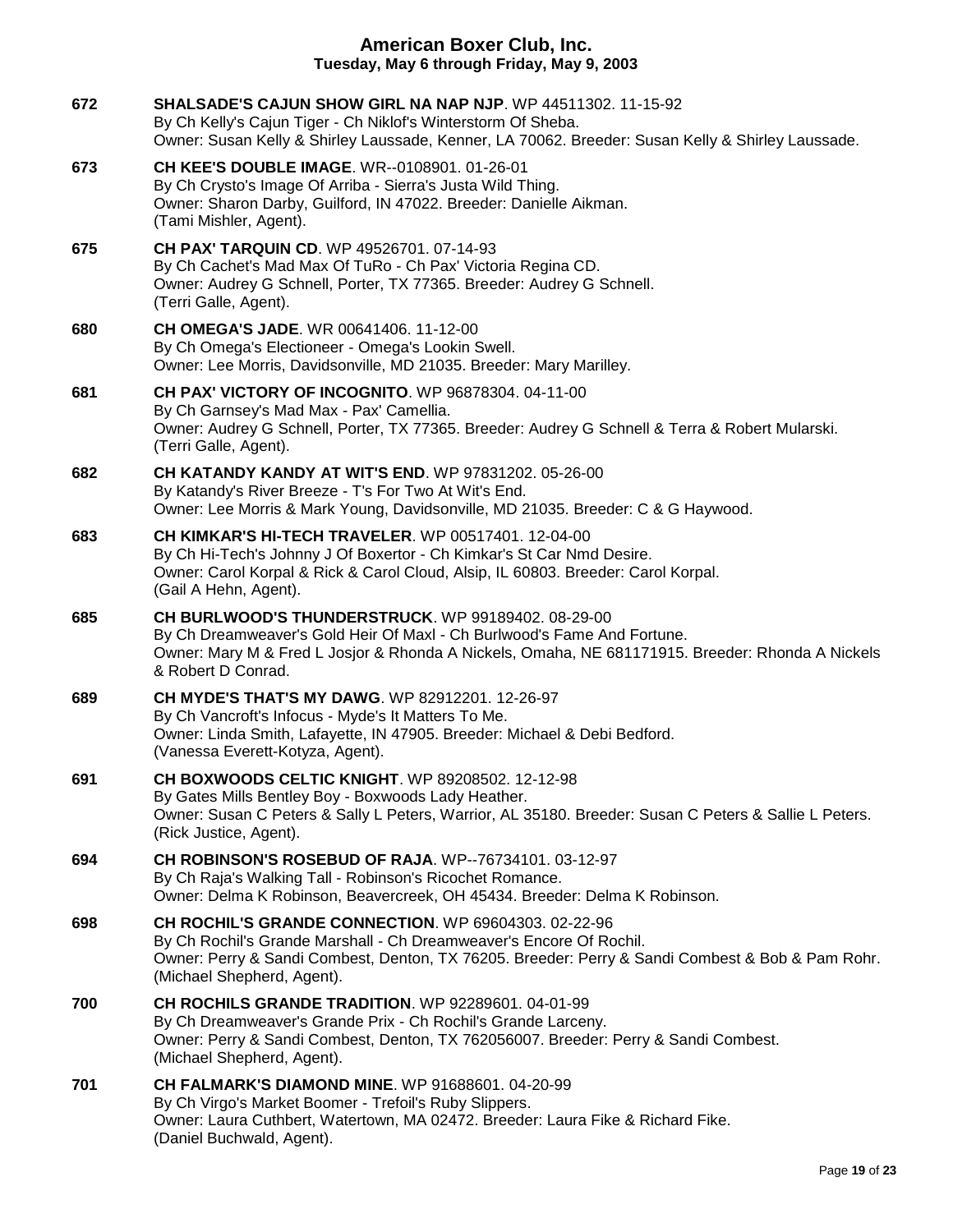| 702 | <b>CH WOODVIEW'S RED RODEO.</b> WP 83964403. 01-28-98<br>By Ch Debut's Desperado CD - Ch Golden Glove's Celebration.<br>Owner: Molly Bachman, Elletsville, IN 47429. Breeder: Keith E & Lori E Thomas.                                                                  |
|-----|-------------------------------------------------------------------------------------------------------------------------------------------------------------------------------------------------------------------------------------------------------------------------|
| 706 | CH BENCHMARK'S HOT TOPIC. WP 98257501. 07-02-00<br>By Ch Encore's Rock Solid - Pilotspeak Kahlua.<br>Owner: Ellen Ellerman, Greencastle, IN 46135. Breeder: Ellen Ellerman.                                                                                             |
| 715 | <b>CH CHOO CHOO'S ONE NIGHT STAND. WR 01698501. 01-05-01</b><br>By Ch Kenasher's Divine Wind - Choo Choo's Key To My Heart.<br>Owner: Susan B Barker, Harrison, TN 37341. Breeder: Susan B Barker.                                                                      |
| 717 | <b>CH CHOOCHOO'S HIGH FIDELITY. WP 71688701. 06-04-96</b><br>By Ch Ell Bee's Sooner Bee Travelin - ChooChoo's Endless Summer.<br>Owner: Lynn Schmidt, Harrison, TN 37341. Breeder: Nancy E Miller & Susan B Barker.                                                     |
| 721 | CH BOX O' JOY'S ALL SHOOK UP!. WR 06495901. 01-30-02<br>By Ch Maxl's Golden Boy - Ch Box O' Joy's Shake Rattle N Roll.<br>Owner: Karyn & Joyce Zillig, Cincinnati, Oh 45251. Breeder: Owners.<br>(Lori McClain, Agent).                                                 |
| 725 | CH CARILLON'S PICTURE OF TICKER. WR 04837201. 10-23-01<br>By Ch High River's Taylor Made Of Backwoods - Ch CJ's Picture Perfect Of Rummer Run.<br>Owner: Cindy Suarez, Ozark, AL 363609535. Breeder: Cindy Suarez.<br>(Jack I Brown, Agent).                            |
| 729 | CH RAINEYLANE'S MARSHALL DILLON. WP 77352501. 01-19-97<br>By Ch Arriba Talisman Ego - Ch Raineylane's Mustang Sally.<br>Owner: Jack I & Bridget J Brown, Pelham, AL 35124. Breeder: Owners.                                                                             |
| 732 | <b>CH CAN-CIA'S HIP SHAKIN MAMA. WP 84351707. 03-21-98</b><br>By Ch Holly Lane's Fantan Of Teohlin - Can-Cia's Colors Of the Winds.<br>Owner: Sherry & Tony Canciamille & R Reynolds & Megen Predl, Rockford, IL 61101. Breeder: Sherry<br>Canciamille & Joanne Kaiser. |
| 733 | <b>CH TREFOIL'S DRUM MAJOR. WP 99588001. 06-06-00</b><br>By Ch Arriba Talisman Ego - Ch Trefoil's Wind Chime.<br>Owner: David & Stephanie Abraham, Scotland, CT 06264. Breeder: David & Stephanie Abraham & Ruth &<br>Whitney Gorham.                                   |
| 737 | <b>CH JACQUET'S HERMES RHEIC. WR 00597101. 10-21-00</b><br>By Ch Jacquet's Bravo Of Goldfield - Ch Jacquest's Pangea.<br>Owner: Adam Afshar, Atlanta, GA 30326. Breeder: Richard Tomita.<br>(Jack I Brown, Agent).                                                      |
| 740 | <b>CH FIRESTAR'S CARNIVAL. WP 91857003. 05-17-99</b><br>By Ch Santi Me Midas Touch - Ch Firestar's Jamboree.<br>Owner: Diane E Boyle & Elizabeth J Cavanaugh, Chicago, IL 606303520. Breeder: Owners.<br>(Jerry Bryant, Agent).                                         |
| 741 | <b>CH PJ'S KIMBERLY'S FINEST GEM.</b> WP 75001403, 11-18-96<br>By Ch Arriba Talisman Ego Straccia - PJ's Kimberly Diamond Sierra.<br>Owner: Mariann Straccia & JoAnn Pietrantonio, Brockton, MA 02301. Breeder: Marianne Straccia & JoAnn<br>Pietrantonio.              |
| 742 | CH SUNCHASE'S SUICIDE BLONDE UDX OA AXJ. WP 72065804. 07-21-96<br>By Ch Shieldmont's Let's Make A Deal - Ch Sunchase's Hollywood Hype CD.<br>Owner: Tracy L Hendrickson, Tulsa, OK 74133. Breeder: Tracy L Hendrickson.                                                 |
| 743 | <b>CH TOKALON'S TASK FORCE. WP 88395403. 09-24-98</b><br>By Ch Tokalon's Capital Gains, CD - Appleby's Awenita Of Tokalon.<br>Owner: Deborah McAlpine, Marietta, GA 30068. Breeder: Deborah & Edward McAlpine.                                                          |
| 746 | CH FIRESTAR'S LINDY HOP. WR 02888103. 05-25-01                                                                                                                                                                                                                          |

By Ch Bravo's Dance Master - Ch Firestar's Carnival.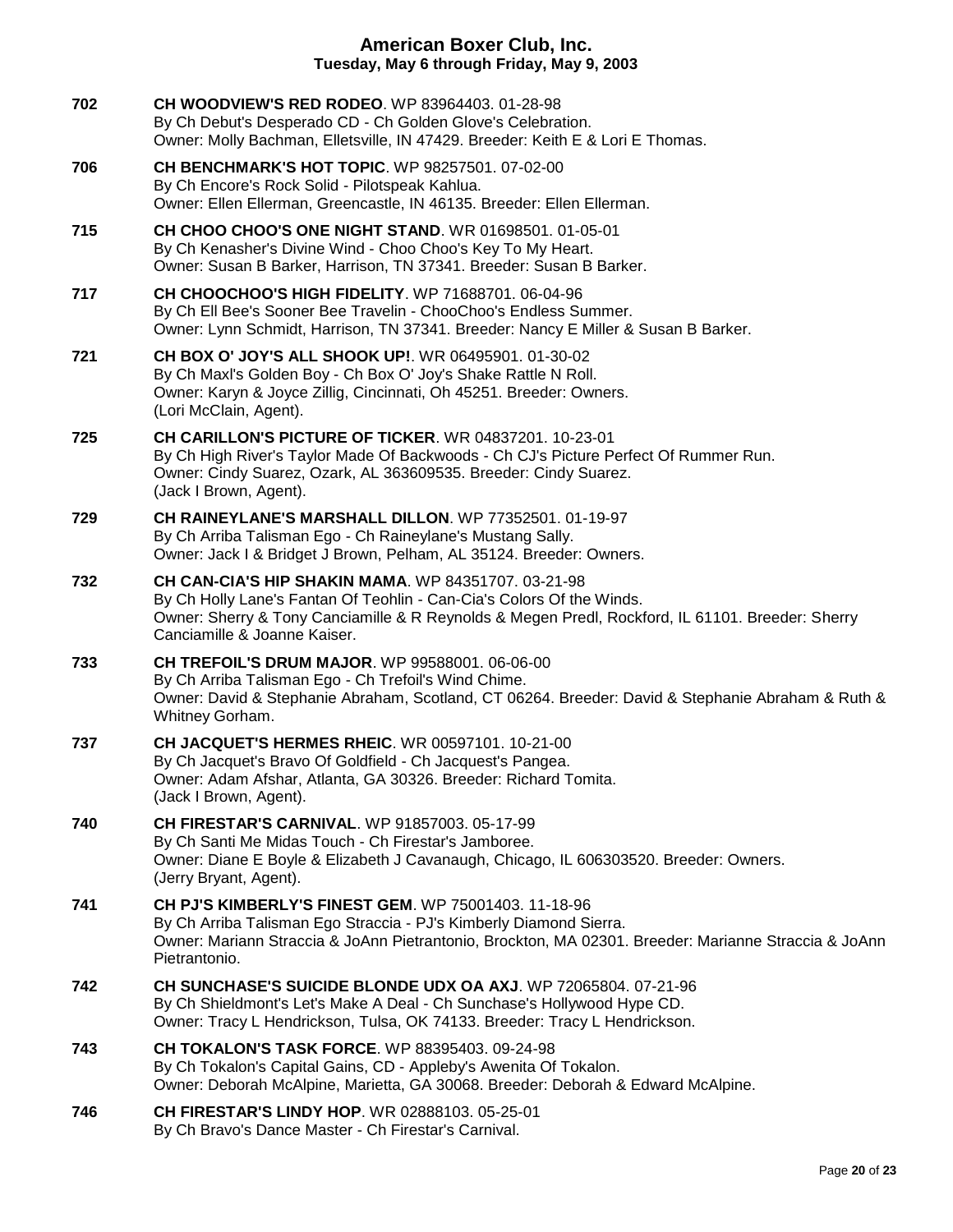|     | Owner: Diane E Boyle & Elizabeth J Cavanaugh, Chicago, IL 60630. Breeder: Owners.<br>(Jerry W Bryant, AKC Registered Handler).                                                                                                                      |
|-----|-----------------------------------------------------------------------------------------------------------------------------------------------------------------------------------------------------------------------------------------------------|
| 748 | SUNCHASE'S MOMENT IN TIME UD NA NAJ. WP 87714402.08-07-98<br>By Ch Sunchase's Sundance Kid CD NAJ OA - Ch Sunchase's Fashionably Late UD NAJ OA.<br>Owner: Tracy L Hendrickson, Tulsa, OK 74133. Breeder: Tracy L Hendrickson.                      |
| 752 | CH SUNCHASE'S FASHIONABLY LATE UD OA NAJ. WP 49918803. 08-06-93<br>By Ch Shieldmont's Let's Make A Deal - Ch Sunchase's Razed On Rainbows CD.<br>Owner: Tracy Hendrickson, Tulsa, OK 74133. Breeder: Tracy L Hendrickson.<br>(Lori McClain, Agent). |
| 754 | CH SAVOYE'S SHANTILLI LACE. WP 78092901. 04-19-97<br>By Ch Sundarby's Fleetwood Mac - Ch Savoye's Tulipwood Crystal.<br>Owner: Thomas & Carol Latta, Blue Springs, MO 64014. Breeder: Pamela & Barbara Savoye.<br>(Lori McClain, Agent).            |
| 756 | CH SUNCHASE'S BLONDE MOMENT NA NAJ. WP 99510501. 08-01-00<br>By Ch Hi-Tech's Johnny J Of Boxerton - Ch Sunchase's Suicide Blonde UDX OA AXJ.<br>Owner: Tracy L Hendrickson, Tulsa, OK 74133. Breeder: Owner.<br>(Lori McClain, Agent).              |
| 758 | <b>CH BEATE'S HIGH SIERRA. WP 87713705. 10-01-98</b><br>By Ch Baldr's Black Tie And Tails - Xcel's Confident Aire.<br>Owner: Thomas & Carol Latta, Blue Springs, MO 64014. Breeder: Henry Miller.<br>(Lori McClain, Agent).                         |
| 760 | <b>CH LATTALANE'S COVER STORY. WR 02404003. 05-05-01</b><br>By Ch Storybook's Rip It Up - Ch Savoye's Shantilli Lace.<br>Owner: Thomas & Carol Latta, Blue Springs, MO 64014. Breeder: Thomas & Carol Latta.<br>(Michael Shepherd, Agent).          |
| 766 | <b>CH BENTBROOK'S SONG AND DANCE.</b> WP 49218002. 06-30-93<br>By Bentbrook's Blue Chip - Ch Bentbrook's Talk Of The Town.<br>Owner: Barb Carroll, Wisconsin Rapids, WI 54494. Breeder: Barbara O Carroll & C W Carroll.                            |
| 784 | <b>CH CRYSTO'S BEWITCHED.</b> WP 97052901. 04-04-00<br>By Ch CJ's Risky Business - Ch Crysto's Abracadabra.<br>Owner: Anthony Finney & Crystal Finney, Kannapolis, NC 28081. Breeder: Anthony Finney & Donita<br>McCarty.<br>(Tami Mishler, Agent). |
| 786 | <b>CH CRYSTO'S ABRACADABRA. WP 72747001. 07-17-96</b><br>By Ch Ewo's Tiebreaker - Crysto's Fantasy Anne Di Dio.<br>Owner: Tony & Crystal Finney, Kannapolis, NC 28081. Breeder: Tony Finney.<br>(Tami Mishler, Agent).                              |
| 796 | CH BURLWOOD'S THE GOLDEN ONE. WR 04279401. 07-21-01<br>By Ch MaxL's Golden Boy - Ch Beate's Sabrina.<br>Owner: Mary M & Fred L Josjor & Rhonda A Nickels, Omaha, NE 681171915. Breeder: Rhonda A Nickels.                                           |
| 798 | <b>KM'S SIVE CDX TD. WP 55362502. 05-07-94</b><br>By Turo's Magnum Of The Manor - Miss Muffet Too Too.<br>Owner: Katherine Kelly, Pawnee, IL 62558. Breeder: Robert L & Pearl A Grothaus.                                                           |
| 814 | <b>JEWEL OF HIGH RIVER AT REDDAWN OA OAJ.</b> WP 79563501. 07-21-97<br>By Ch High River's On Fire - Abad's Manilena.<br>Owner: Dawn M Ward & C David Whitelock, Chance, MD 21821. Breeder: E Abad.                                                  |
| 816 | CH AMITY HALL'S RAINY NIGHT. WP 98578801. 07-31-00<br>By Ch Amity Hall's Record Braker - Birchwood's Blazing Hailstorm.<br>Owner: Beth Downey, Stevensville, MD 21666. Breeder: Beth Downey.<br>(Jack I Brown, Agent).                              |
| 818 | <b>CH AMITY HALL'S ROCK THE CASBAH. WP 92534204. 06-15-99</b><br>By Ch Amity Hall's Record Braker - Birchwood's Blazing Hailstorm.                                                                                                                  |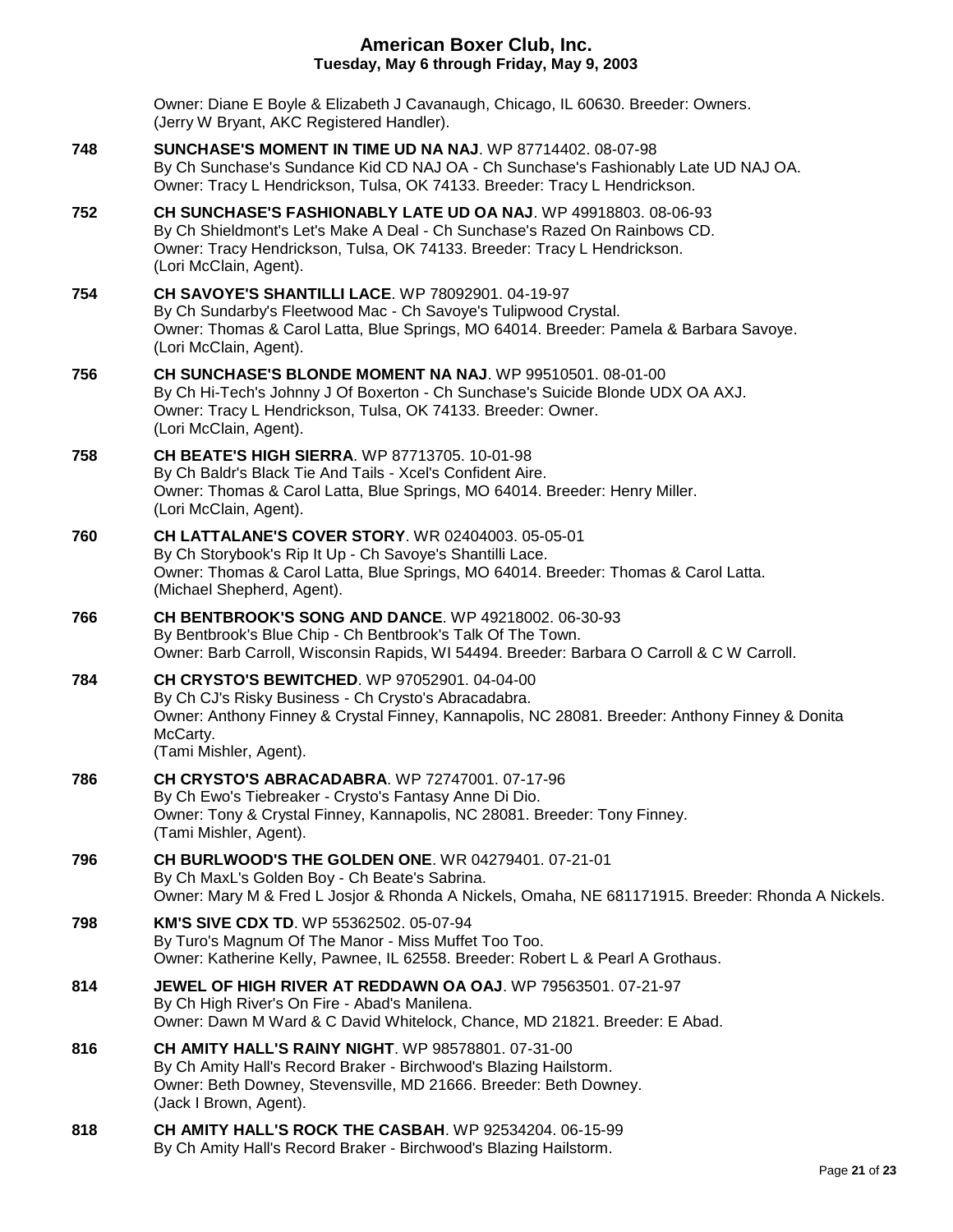|     | Owner: Beth Downey, Stevensville, MD 21666. Breeder: Beth Downey & Rita Wernette.<br>(Jack I Brown, Agent).                                                                                                                                                           |
|-----|-----------------------------------------------------------------------------------------------------------------------------------------------------------------------------------------------------------------------------------------------------------------------|
| 822 | <b>CH SENTRY'S ANGEL FACE.</b> WP 85922201, 05-27-98<br>By Ch Sentrys Loud N Proud - Sentrys Black Lace.<br>Owner: Joanna Dorfman & Alan Dorfman, West Bloomfield, MI 48322. Breeder: Christine Stander.                                                              |
| 832 | CH RAINEYLANE'S HAVENRUN SWEET SIOUX. WP 90291101. 01-21-99<br>By Ch Raineylane's Jackson Browne - Ch Raineylane's Mustang Sally.<br>Owner: Norman & Josette Crook & Bridget Brown, Summerdale, AL 36580. Breeder: Jack & Bridget<br>Brown.<br>(Jack I Brown, Agent). |
| 836 | <b>CH MISCHIEF'S IN THE MOOD.</b> WP 97544302. 04-28-00<br>By Ch Brantmar's Mostly Mischief - Ch Bri-Be-Da's Be-Jangles.<br>Owner: Ellen R McClure, Ringgold, GA 30736. Breeder: Jeanine Paige & Brian Paige.<br>(Jack I Brown, Agent).                               |
| 838 | CH BOX O'JOY'S PERPETUAL MOTION. WP 89097703. 08-19-98<br>By Ch Jazz's Motion In A Gold Tuxedo - Box O'Joy's Angelique.<br>Owner: Joyce & Karyn Zillig, Cincinnati, OH 45251. Breeder: Owners.                                                                        |
| 840 | <b>CH BOX O JOY'S SHAKE RATTLE N ROLL. WP 89097702. 08-19-98</b><br>By Ch Jazz's Motion In A Gold Tuxedo - Box-O-Joy's Angelique.<br>Owner: Joyce L Zillig, Cincinnati, OH 45247. Breeder: Ken & Joyce L Zillig.                                                      |
| 842 | CH CJ'S PICTURE PERFECT OF RUMMER RUN. WP 90861303. 03-28-99<br>By Ch Rummer Run Tickre Tape - Ch CJ's Thrill Seeker Of Ewo.<br>Owner: Cindy Suarez, Ozark, AL 36360. Breeder: Janet R & Chuck Blaylock.<br>(Jack I Brown, Agent).                                    |
| 844 | CH CARILLON ELEGANCE OF RUMMER RUN. WP 86727101. 05-06-98<br>By Ch Rummer Runs High Noon - Ch Lone Stars Tangiphoa.<br>Owner: Cindy Suarez & Steve & Ann Anderson, Ozark, AL 36360. Breeder: Leigh Justice & Ann B<br>Anderson.<br>(Jack I Brown, Agent).             |
| 854 | CH RAINEYLANE'S HAVENRUN SABLE, WP 96078701, 02-13-00<br>By Ch Briarhill Raineylane Brummel - Ch Raineylane's Miss Kitty.<br>Owner: Jack I & Bridget J Brown, Pelham, AL 351243665. Breeder: Norman & Josette Crook & Bridget<br>Brown.                               |
| 880 | <b>STALEY'S SADIE GIRL CD AX AXJ. WP 86163402. 06-18-98</b><br>By Pritiboy Butch Koenig - Comanche Bethsheba.<br>Owner: Brenda K Staley, Monrovia, IN 46157. Breeder: Rhonda Peter.                                                                                   |
| 882 | KIMKAR'S HIGHBORN TUG CDX OA OAJ. WP 75081602, 01-04-97<br>By Kimkar's New Kid In Town - Kimkar's Take It Easy.<br>Owner: Anita & Timothy Ranieri, Malta, IL 60150. Breeder: Carol Korpal.                                                                            |
| 884 | <b>CH SPRINGBROOK'S PURSUE ME NOT. WR 04924601, 10-15-01</b><br>By Ch Arriba Talisman Ego - Ch Springbrook's Stars Shine.<br>Owner: Mary Dohm & Gerry Dohm, Wilmington, IL 604818983. Breeder: Mary Dohm.<br>(Sherry Canciamille, Agent).                             |
| 886 | <b>CH SPRINGBROOK'S STARS SHINE.</b> WP 87552402. 10-09-98<br>By Ch Sirrocco's Night's Candles - Shoney's Pooch For Moose.<br>Owner: Mary Dohm, Wilmington, IL 60481. Breeder: Mary Dohm.<br>(Sherry Canciamille, Agent).                                             |
| 888 | <b>CH PJ'S CARBONARA DIAMOND MINE. WP 90815101. 03-12-99</b><br>By Ch PJ's Diamond Mine At Woodsend - Foxwood's Back Talk.<br>Owner: Joe & Joann Pietrantonio, Johnston, RI 02919. Breeder: Carol L Farina.                                                           |
| 890 | PJ'S KIMBERLY DIAMOND SIERRA CD. WP 56459002. 06-21-94<br>By Ch Woods End Crown Sable - Ch PJ's Diamond Tiara.                                                                                                                                                        |